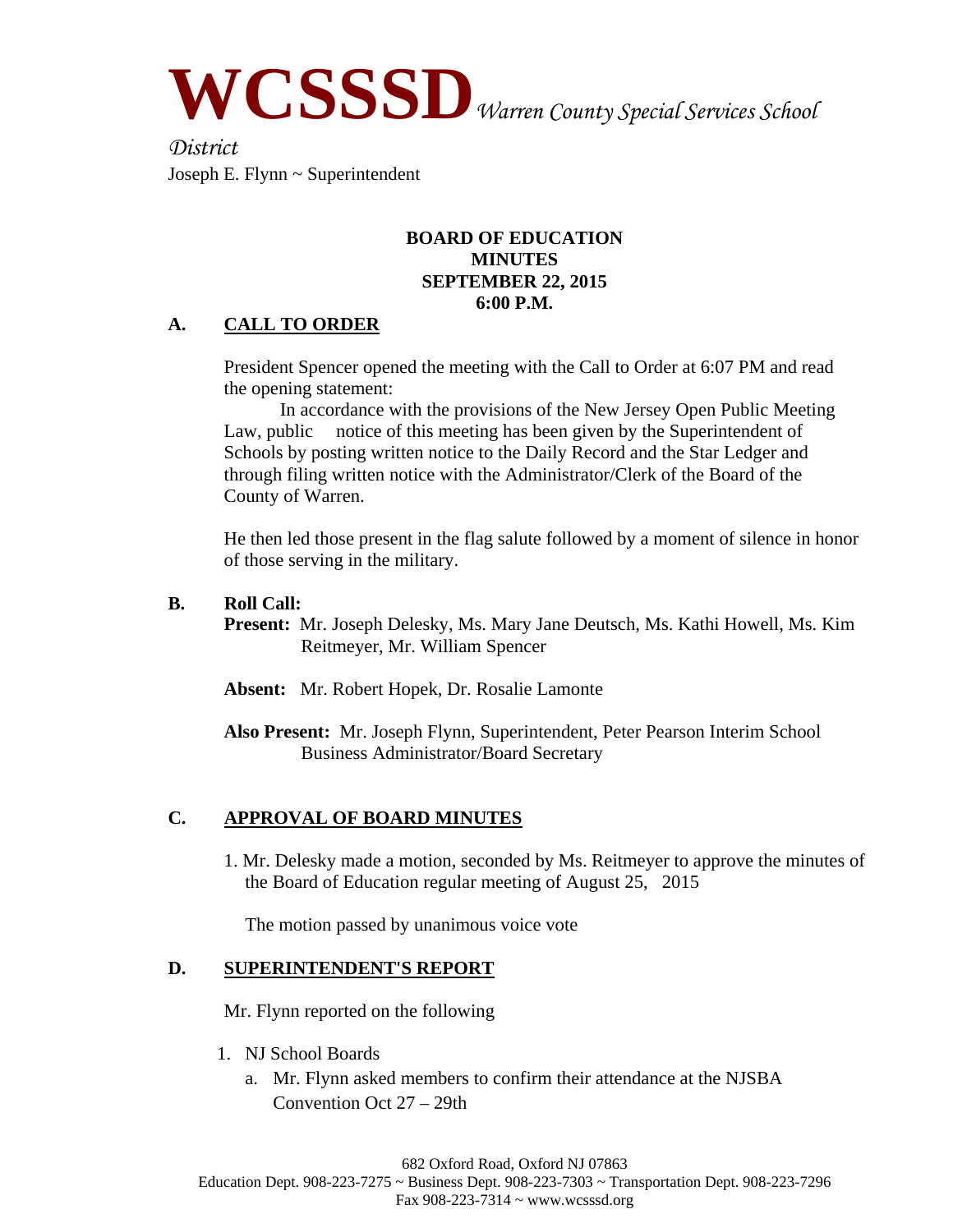- b. Mr. Flynn reviewed the content of the Warren County School Boards Association meeting September  $10^{th}$  2015 (Meeting was focused on Common Core)
- 2. H.I.L.L.S House
	- a. Mr. Flynn explained that the house is up and running.
	- b. He said that Janet Cunningham (House Manager) is prepared for the school year.
	- c. He said that he is scheduling an Open House for Oct 12th during In-Service and another full Day Mid October.
- 3. Policies
	- a. Mr. Flynn said there were Policy Alerts for First Reading in the packet.
- 4. Opening of Programs Mr. Flynn said the programs were opening as follows:
	- a. Pohatcong 9/1
	- b. All other programs 9/2
- 5. Mr. Flynn said that he has prepared the action plan based on the 2015-2016 District Goals previously approved by the board.
- 6. Executive Session

# **E. COMMUNICATIONS AND ATTACHMENTS**

- 1. Mr. Flynn explained that there was a motion on the addendum this evening to approve the annual Uniform State Memorandum of Agreement with the Mansfield Police Department.
- 2. Mr. Flynn shared the Patricia Hawk Medical Leave Letter with the board.

# **F. OLD BUSINESS**

There was no old business.

# **G. COMMITTEE REPORT/RECOMMENDATIONS**

Education Committee: Ms. Deustch, Ms. Howell, Ms. Reitmeyer Curriculum Monitoring Personnel

- Policy Mrs Howell said that the policies were reviewed and appear later in the agenda for a vote for the first reading.
- Operations Committee: Mr. Delesky, Mr. Hopek Business/Finance Facilities Transportation

Ad Hoc Committee: (Topics/Issues other than above as appointed by Board President)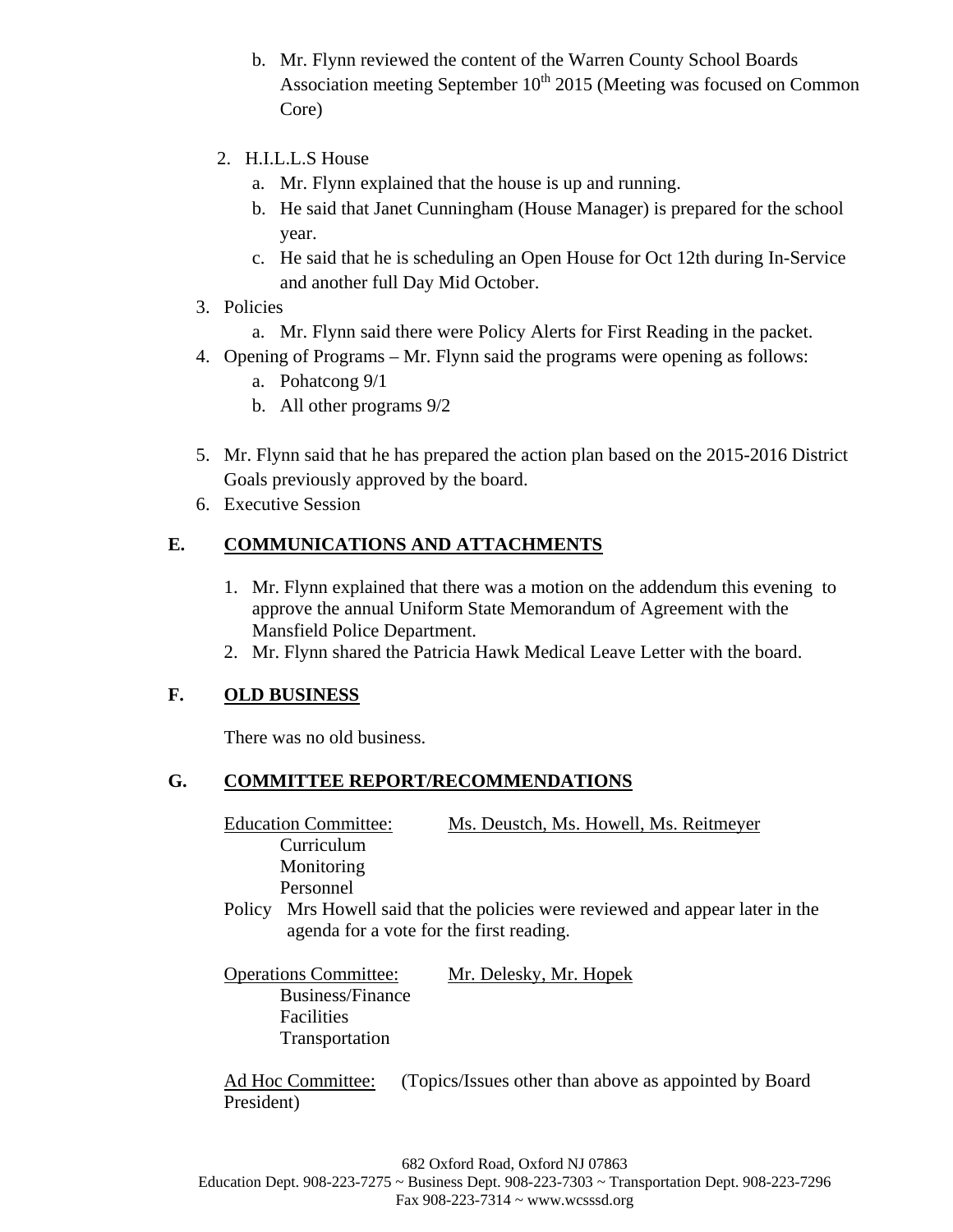Negotiations - Mr. Spencer said that the discussions wee in the formative states at this time.

# **H. FINANCE REPORT**

# **See Attached Appendix A**

Mr. Pearson said that although the August financial reports had been completed, the Treasurer of School Funds found that some adjustments must be made before they are presented to the board. They will be available at the October meeting.

Ms. Reitmeyer made a motion, seconded by Mrs. Howell, to pass the following:

- 1. Rental Agreement with Franklin Township Board of Education BE IT RESOLVED, that the Board of Education approves a 2 year rental agreement (July 1, 2015 to June 30, 2017) between WCSSSD and the Franklin Township Board of Education for a classroom located at 52 Asbury Broadway Rd., Franklin, NJ 07882 at a rental/ancillary service cost of \$12,435.00/year.
- 2. Rental Agreement with Pohatcong Township Board of Education BE IT RESOLVED, that the Board of Education approves a 2 year rental agreement (July 1, 2015 to June 30, 2017) between WCSSSD and the Pohatcong Township Board of Education for a classroom located at 240 Rt. 519, Phillipsburg, NJ 008865 at a rental/ancillary service cost of \$10,930.00/year.
- 3. Approval of Check Register(s) BE IT RESOLVED; that the Board of Education, upon the recommendation of the School Business Administrator approves the September 22, 2015 bill list in the amount of \$361,972.27.
- 4. Approval of Financial Reports BE IT RESOLVED; that the Board of Education, upon the recommendation of the School Business Administrator approves the Board Secretary and Treasurer Reports for the month ending July 31, 2015.
- 5. Acceptance of Financial Reports Certification BE IT RESOLVED; that the Board of Education, upon the recommendation of the School Business Administrator accepts the certification of the Board Secretary, and certifies: in compliance with NJAC 6A:23A-16.10(c), that to the best of our knowledge as of July 31, 2015, no major account or fund has been over-expended and that sufficient funds exist to meet the district's financial obligations for the remainder of the 2015-2016 school year.
- 6. Approve Transfers for the Month of August Transfers for the month of August in the amount of \$16,781.50 **Vote: 5 – Yes, 0 No Abstention 0**

# **I. STATISTICAL REPORT**

Mr. Flynn presented the following :

1. The enrollment pattern of the classes of the Warren County Special Services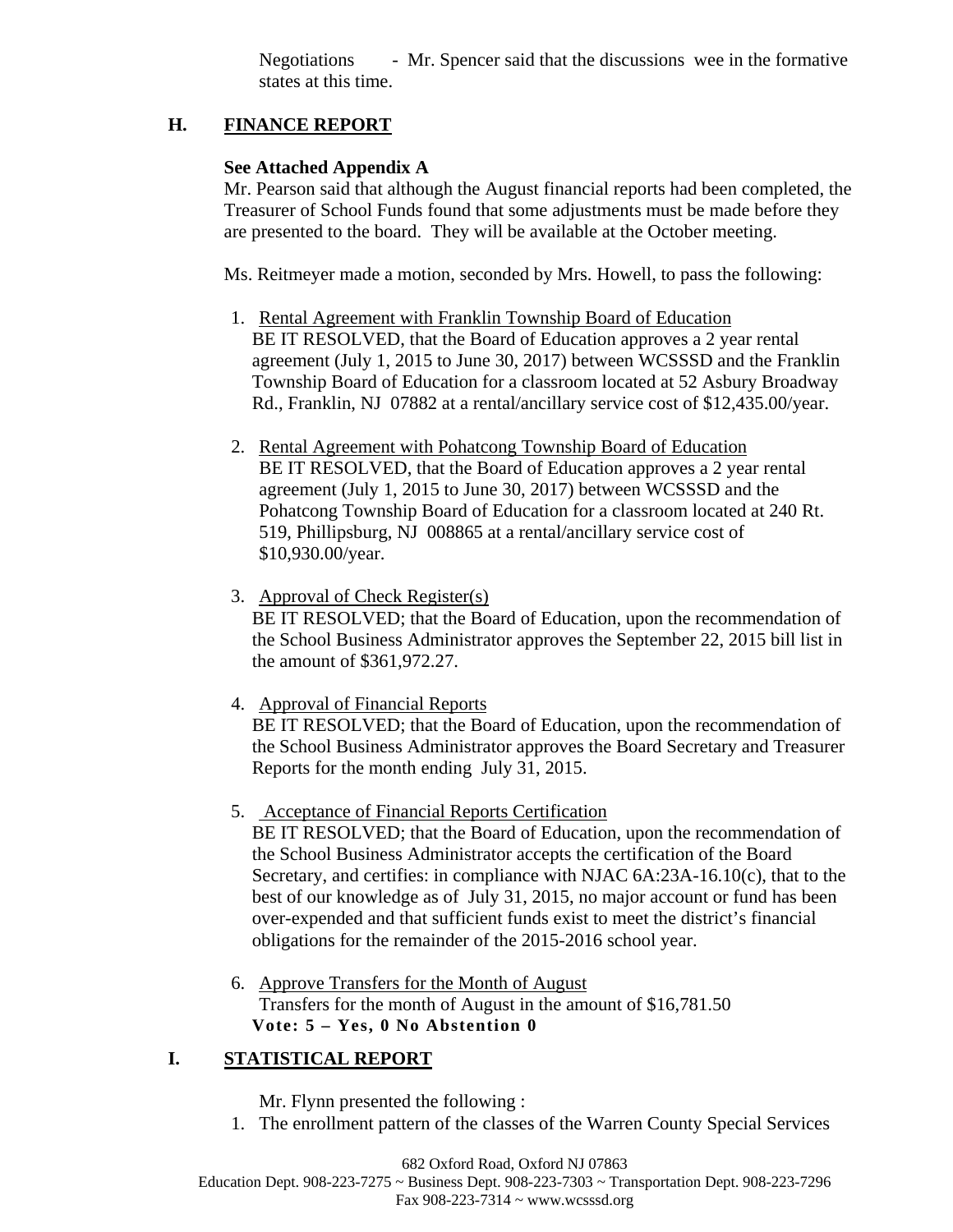School District for the 2015-2016 school-year is as follows:

|                           | <b>Teacher</b> | Sep. | Oct. | Nov. | Dec. | Jan. | Feb. | Mar. | Apr. | May | June |
|---------------------------|----------------|------|------|------|------|------|------|------|------|-----|------|
| <b>AUT-E Franklin</b>     | NF             |      |      |      |      |      |      |      |      |     |      |
| <b>AUT-I Pohatcong</b>    | МH             | 3    |      |      |      |      |      |      |      |     |      |
| <b>BD-E</b> Central       | JF             |      |      |      |      |      |      |      |      |     |      |
| <b>BD-I Great Meadows</b> | <b>MS</b>      |      |      |      |      |      |      |      |      |     |      |
| <b>BD-S Hackettstown</b>  | LR             |      |      |      |      |      |      |      |      |     |      |
| <b>CS-S</b> Great Meadows | DK             | 6    |      |      |      |      |      |      |      |     |      |
| <b>MD-S Hackettstown</b>  | KL             |      |      |      |      |      |      |      |      |     |      |
| <b>MD-I Great Meadows</b> | CA             |      |      |      |      |      |      |      |      |     |      |
| <b>Total WCSSSD</b>       |                | 32   |      |      |      |      |      |      |      |     |      |

## **J. PERSONNEL RECOMMENDATIONS**

The Superintendent recommends that the Board approve the following:

Mrs. Reitmeyer made a motion, seconded by Mr. Delesky to approve the following resolutions:

1. RESOLVED, to approve the following individuals as Part-Time Bus Aides at the rate of \$12.00 dollars an hour effective July 1, 2015:

> John Apice Jamie Frank

2. RESOLVED, to approve the following individual for the 2015-2016 school year on

 an as needed basis as a Substitute at the rate of \$80.00 per day. Suzanne Brands

- 3. RESOLVED, to approve the employment of Deborah Tietz, Personal Aide, at an annual salary of \$19,049.00, Step 1, effective September 8, 2015.
- 4. RESOLVED, to approve the Hourly employment of Patricia Hall, Personal Aide, at an hourly rate of \$15.03, effective September 14, 2015.
- 5. RESOLVED, to approve the Hourly employment of Keith Crosby, Job Coach, at an hourly rate of \$15.03, effective October 5, 2015.
- 6. RESOLVED, to approve the employment of Christine Lella, Personal Aide, at an annual salary of \$19,049.00, Step 1, effective September 23, 2015.

**Vote: 3 – Yes, 0 No Abstention 2**

## **K. PROFESSIONAL DEVELOPMENT**

 The Superintendent recommends that the Board approve the following individuals to attend the following workshops:

Mr. Delesky made a motion, seconded by Ms. Reitmeyer to approve the following workshops:

Employee Location/Workshop Event Date

Cost

1 .Pamela Bianco AENJ Annual Fall Conference 10/4-6/2015 \$387.40 Long Branch, NJ 2. Janet Cunningham Going the Extra Mile  $9/30/2015$  \$22 Monroe, NJ

682 Oxford Road, Oxford NJ 07863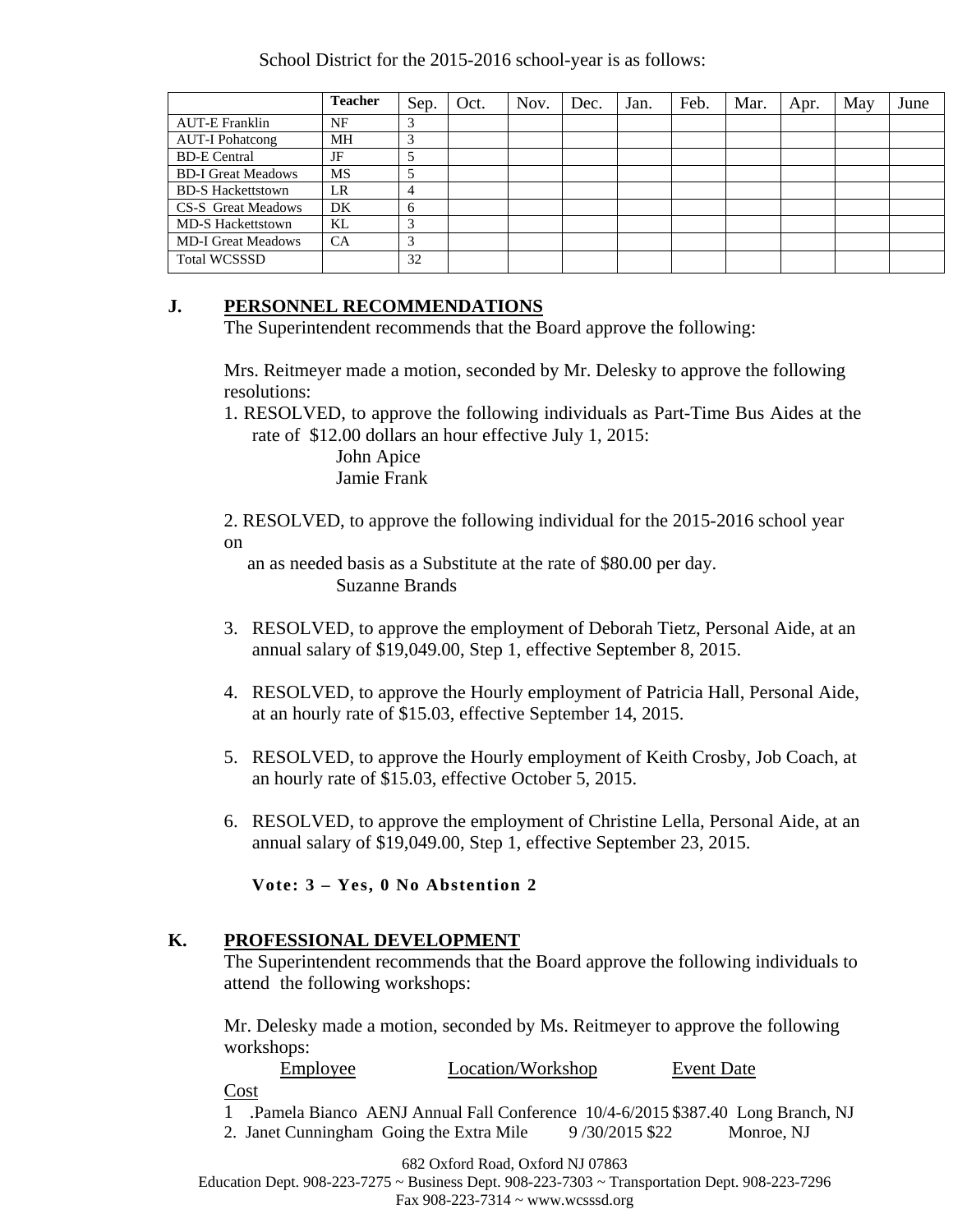| 3. Dawn Kuncken  | <b>Gait Training</b> | 11/7-8/2015                        | \$425 Englewood, NJ |
|------------------|----------------------|------------------------------------|---------------------|
| 4. Chelsae Quada | ASHA                 | $11/12 - 14/2015$ \$445 Denver, CO |                     |

There was discussion regarding reimbursement for out of state conferences and workshops. It was noted that the board would not be paying for transportation.

**Vote: 3 – Yes, 0 No Abstention 2**

#### L. **CLASSROOM FIELD TRIPS**

The Superintendent recommends that the Board approve the following:

Mr. Delesky made a motion, seconded by Ms. Reitmeyer to approve the following Classroom/Field Trips:

|             | Teacher                        | Location                                      | <b>Event Date</b>                                | Cost      |
|-------------|--------------------------------|-----------------------------------------------|--------------------------------------------------|-----------|
|             | 1. Diane Kasharian Hills House |                                               | 9/25/15                                          | N/A       |
|             |                                | 2. Diane Kasharian Bel-Pike Lanes & Pizza Mia | 10/5/15                                          | N/A       |
|             | 3. Lydia Ritter                | Shop Rite                                     | 9/29/15                                          | N/A       |
| $4_{\cdot}$ | Janice Fantuzzi Hills House    |                                               | 9/25, 10/9, 10/23, 11/13                         |           |
|             |                                |                                               | 12/4, 12/18, 1/8/16, 1/22                        |           |
|             |                                |                                               | $2/5$ , $2/19$ , $3/4$ , $3/18$ , $4/8$ , $4/22$ |           |
|             |                                |                                               | $5/6$ , $5/20$ , $6/3$ , $6/10$                  |           |
| 5.          | Mary Hevener                   | Hills House/Pool                              | 10/1, 10/12, 10/22, 10/29                        |           |
|             |                                |                                               | 11/3, 11/10, 1/14/16, 1/28                       |           |
|             | 6. Crystal Amey                | Planetarium at RVC                            | 9/29/15                                          | \$120     |
|             | 7. Lydia Ritter                | Shoprite                                      | 02/29/16                                         | <b>NA</b> |
| 8.          | Kim Lutz                       | Job Coaching/WH Nursing Home                  | 10/15/15                                         | NA.       |
| 9.          | Kim Lutz                       | Hills house                                   | Open                                             | NA        |

#### **Vote: 4 – Yes, 0 No Abstention 1**

## **M. MISCELLANEOUS RECOMMENDATIONS**

Mr. Delesky made a motion, seconded by Ms. Deutsch to pass the following resolutions:

- 1. RESOLVED, to approve the first reading of Policy 3322 Staff Member's Use of Personal Cellular Telephones/Other Communication Devices
- 2. RESOLVED, to approve the first reading of Policy 4322 Staff Member's Use of Personal Cellular Telephones/Other Communication Devices
- 3. RESOLVED, to approve the first reading of Policy 5330 Administration of Medication
- 4. RESOLVED, to approve the first reading of Policy 5339 Screening for Dyslexia
- 5. RESOLVED, to approve the first reading of Policy 5615 Suspected Gang Activity
- 6. RESOLVED, to approve the first reading of Policy 5756 Transgender Students
- 7. RESOLVED, to approve the first reading of Policy 8450 School Nutrition Programs
- 8. RESOLVED, to approve the first reading of Policy 8550 Outstanding Food Service Charges

#### 682 Oxford Road, Oxford NJ 07863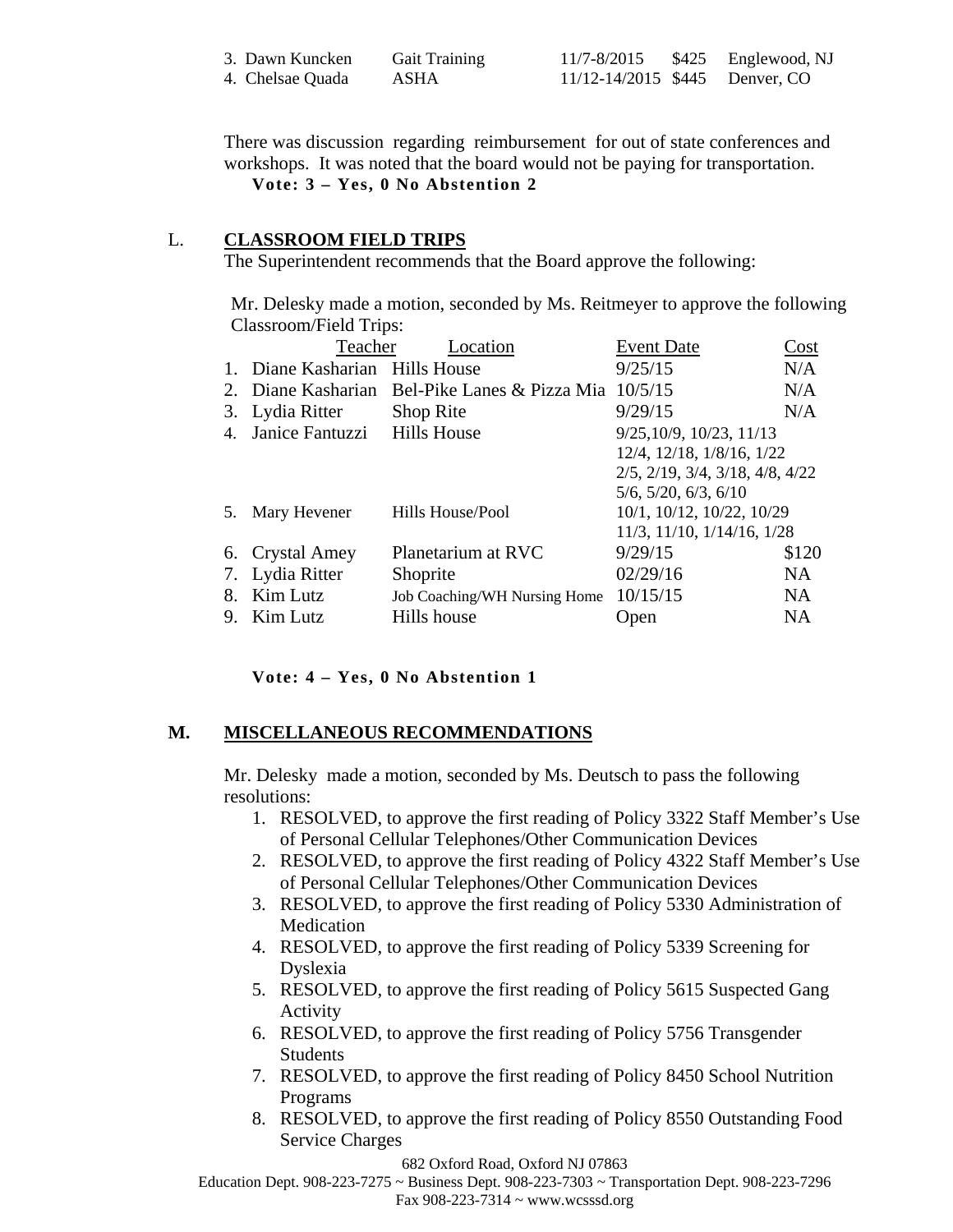9. RESOLVED, to approve the first reading of Policy 8820 Opening Exercises/Ceremonies

**Vote: 5 – Yes, 0 No Abstention 0**

## **N. TRANSPORTATION RECOMMENDATIONS**

Ms. Howell made a motion, seconded by Ms. Deutsch to approve the following resolutions:

## 1. RESOLVED, to approve a transportation contract First Student, Inc., Hampton Terminal for the 2015-2016 school year as follows:

| Multi-Contract #: PHSOP              |                        |         |         |                         |                                    |      |           |              |             |              |             |                       |                       |
|--------------------------------------|------------------------|---------|---------|-------------------------|------------------------------------|------|-----------|--------------|-------------|--------------|-------------|-----------------------|-----------------------|
| Bid#: 2015 16 3                      |                        |         |         | <b>CONTRACT PERIOD:</b> |                                    |      |           |              |             |              |             |                       |                       |
| Renewal #:                           |                        |         |         |                         | SEPTEMBER 1, 2015 TO JUNE 30, 2016 |      |           |              |             |              |             |                       |                       |
| Contractor Name: FIRST STUDENT, INC. |                        |         |         |                         | Contract Amount: \$41,020.00       |      |           |              |             |              |             |                       |                       |
| Terminal Location: HAMPTON           |                        |         |         |                         |                                    |      |           |              |             |              |             |                       |                       |
| <b>CONTRATOR CODE: 1428</b>          |                        |         |         |                         |                                    |      |           |              |             |              |             |                       |                       |
|                                      |                        | School  | Arrival | Departure               | Per Diem                           | # of | Per Annum | Per Diem     | Cost Rep. # | # of Days    | Inc/Dec     | Per Diem              | Annual                |
| Route #                              | Destination            | Type    | Time    | Time                    | Cost                               | Days | Cost      | Aide Cost    | of Aides    | For Aide     | Provision   | <b>Contract Total</b> | <b>Contract Total</b> |
| $OP-1$                               | PHILLIPSBURG HIGH      |         |         |                         |                                    | 100  |           |              | $\theta$    | $\mathbf{0}$ | 1.95        | 205.10                | \$20,510.00           |
|                                      | <b>SCHOOL LATE BUS</b> |         |         |                         |                                    |      |           |              |             |              |             |                       |                       |
| $OP-2$                               |                        | 3:10 PM | 205.10  | 100                     |                                    |      | $\theta$  | $\mathbf{0}$ | 1.95        | 205.10       | \$20,510.00 |                       |                       |
|                                      | <b>SCHOOL LATE BUS</b> |         |         |                         |                                    |      |           |              |             |              |             |                       |                       |

## 2. RESOLVED, to approve transportation contract with Cassidy Transportation Inc., Long Valley Terminal for the 2015-2016 School Year as follows:

| Multi-Contract #: Q1515 |                                              |        |         |                         |                                     |      |           |          |             |              |           |                |                       |
|-------------------------|----------------------------------------------|--------|---------|-------------------------|-------------------------------------|------|-----------|----------|-------------|--------------|-----------|----------------|-----------------------|
| Bid #: QUOTE            |                                              |        |         | <b>CONTRACT PERIOD:</b> |                                     |      |           |          |             |              |           |                |                       |
| Renewal#:               |                                              |        |         |                         | September 1, 2015 to March 16, 2016 |      |           |          |             |              |           |                |                       |
|                         | Contractor Name: Cassidy Transportation Inc. |        |         |                         | Contract Amount: \$18,375.00        |      |           |          |             |              |           |                |                       |
|                         | Terminal Location: Long Valley               |        |         |                         |                                     |      |           |          |             |              |           |                |                       |
| <b>CODE 1878</b>        |                                              |        |         |                         |                                     |      |           |          |             |              |           |                |                       |
|                         |                                              | School | Arrival | Departure               | Per Diem                            | # of | Per Annum | Per Diem | Cost Rep. # | # of Days    | Inc/Dec   | Per Diem       | Annual                |
| Route #                 | Destination                                  | Type   | Time    | Time                    | Cost<br>Cost<br>Aide Cost<br>Days   |      |           |          |             | For Aide     | Provision | Contract Total | <b>Contract Total</b> |
| Q1515                   | MT. VILLA                                    | -1     | 9:00AM  | 3:00PM                  | 125<br>147.00                       |      |           |          |             | $\mathbf{0}$ | .60       | \$147.00       | \$18,375.00           |
|                         | SCHOOL                                       |        |         |                         |                                     |      |           |          |             |              |           |                |                       |

3. RESOLVED, to approve transportation contract with Cassidy Transportation Inc., Long Valley Terminal for the 2015-2016 School Year as follows: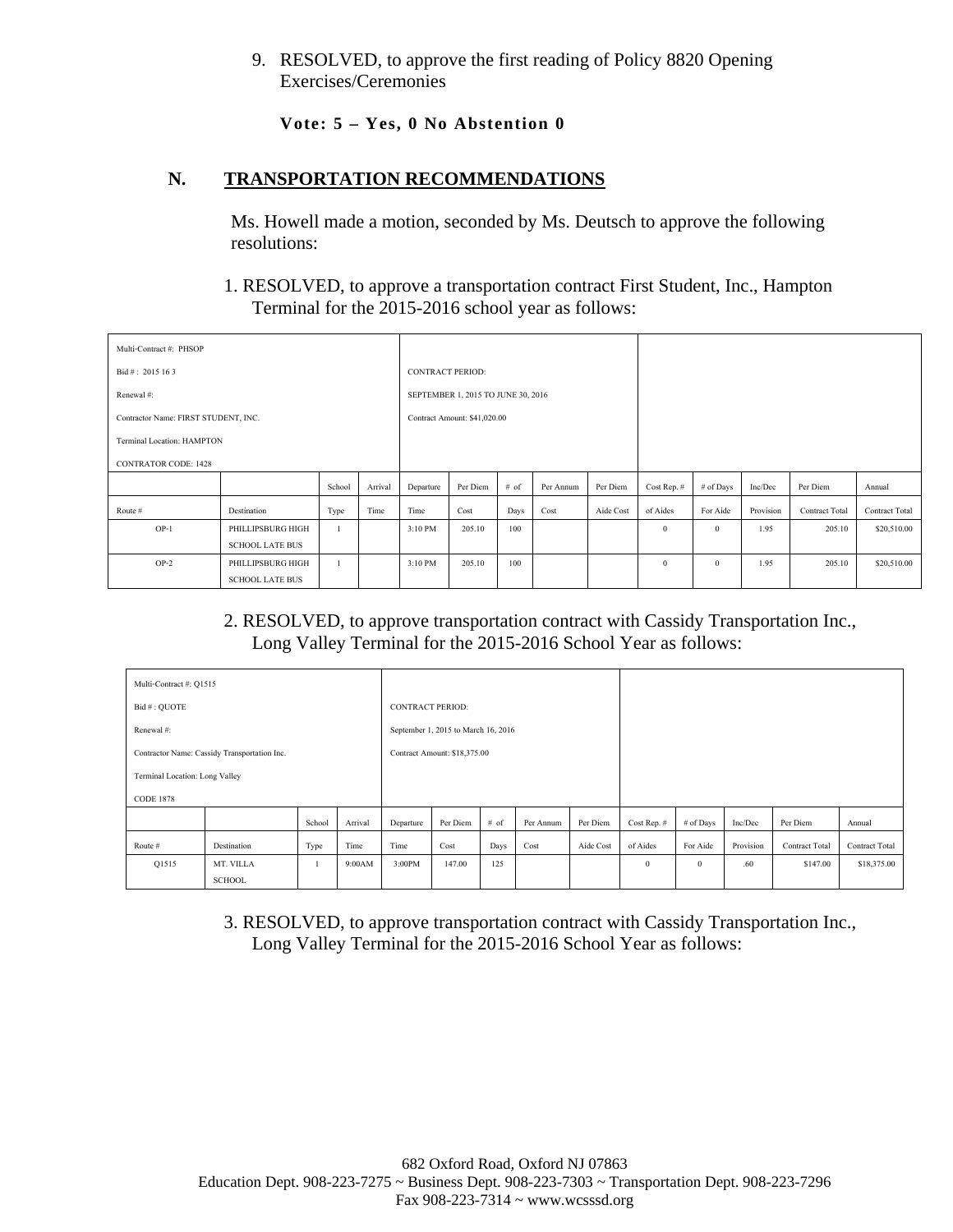| Multi-Contract #: Q1518 |                                              |                        |         |                         |                                       |      |           |           |             |           |           |                       |                |
|-------------------------|----------------------------------------------|------------------------|---------|-------------------------|---------------------------------------|------|-----------|-----------|-------------|-----------|-----------|-----------------------|----------------|
| Bid #: QUOTE            |                                              |                        |         | <b>CONTRACT PERIOD:</b> |                                       |      |           |           |             |           |           |                       |                |
| Renewal#:               |                                              |                        |         |                         | September 3, 2015 to January 22, 2016 |      |           |           |             |           |           |                       |                |
|                         | Contractor Name: Cassidy Transportation Inc. |                        |         |                         | Contract Amount: \$18,258.00          |      |           |           |             |           |           |                       |                |
|                         | Terminal Location: Long Valley               |                        |         |                         |                                       |      |           |           |             |           |           |                       |                |
| <b>CODE 1878</b>        |                                              |                        |         |                         |                                       |      |           |           |             |           |           |                       |                |
|                         |                                              | School                 | Arrival | Departure               | Per Diem                              | # of | Per Annum | Per Diem  | Cost Rep. # | # of Days | Inc/Dec   | Per Diem              | Annual         |
| Route #                 | Destination                                  | Type                   | Time    | Time                    | Cost                                  | Days | Cost      | Aide Cost | of Aides    | For Aide  | Provision | <b>Contract Total</b> | Contract Total |
| Q1518                   | <b>EAST MOUNTAIN</b>                         | 3                      | 8:45    | 2:25 PM                 | 179.00                                | 102  |           |           | $\theta$    | $\theta$  | .60       | \$179.00              | \$18,258.00    |
|                         | SCHOOL, 252 CR-601,                          | $\mathbf{A}\mathbf{M}$ |         |                         |                                       |      |           |           |             |           |           |                       |                |
|                         | <b>BELLE MEAD, NJ</b>                        |                        |         |                         |                                       |      |           |           |             |           |           |                       |                |
|                         |                                              |                        |         |                         |                                       |      |           |           |             |           |           |                       |                |

# 4. RESOLVED, to approve transportation contract with Akab, Inc., Phillipsburg Terminal for the 2015-2016 School Year as follows:

| Multi-Contract #: Q1516 |                                                        |        |         |                         |                                    |      |           |           |             |           |           |                |                |
|-------------------------|--------------------------------------------------------|--------|---------|-------------------------|------------------------------------|------|-----------|-----------|-------------|-----------|-----------|----------------|----------------|
| Bid #: QUOTE            |                                                        |        |         | <b>CONTRACT PERIOD:</b> |                                    |      |           |           |             |           |           |                |                |
| Renewal #:              |                                                        |        |         |                         | September 1, 2015 to June 30, 2016 |      |           |           |             |           |           |                |                |
|                         | Contractor Name: Akab, Inc.                            |        |         |                         | Contract Amount: \$2,850.00        |      |           |           |             |           |           |                |                |
|                         | Terminal Location: Phillipsburg                        |        |         |                         |                                    |      |           |           |             |           |           |                |                |
| <b>CODE 3018</b>        |                                                        |        |         |                         |                                    |      |           |           |             |           |           |                |                |
|                         |                                                        | School | Arrival | Departure               | Per Diem                           | # of | Per Annum | Per Diem  | Cost Rep. # | # of Days | Inc/Dec   | Per Diem       | Annual         |
| Route #                 | Destination                                            | Type   | Time    | Time                    | Cost                               | Days | Cost      | Aide Cost | of Aides    | For Aide  | Provision | Contract Total | Contract Total |
| Q1516                   | <b>BEYOND</b><br><b>COMMUNICATION</b><br>PENNINGTON NJ | 3      | 9:00AM  | 11:30AM                 | 285.00                             | 10   |           |           | $\theta$    | $\theta$  | 2.25      | \$285.00       | \$2,850.00     |

# 5. RESOLVED, to approve various field/athletic trips transportation contract with B & K Dalrymple, Phillipsburg Terminal for the 2015-2016 School Year as follows

| Multi-Contract #: PHSA1         |                       |                  |     |                                                     |            |              |                 |      |      |      |
|---------------------------------|-----------------------|------------------|-----|-----------------------------------------------------|------------|--------------|-----------------|------|------|------|
| Bid # QUOTES Rt. #              |                       |                  |     |                                                     |            |              |                 |      |      |      |
| Renewal #:                      |                       |                  |     | Contract Period: August 25, 2015 to August 31, 2015 |            |              |                 |      |      |      |
| Contractor Name: B&K Dalrymple  |                       |                  |     | Estimated Contract Amount: \$2,584.35               |            |              |                 |      |      |      |
| Terminal Location: Phillipsburg |                       |                  |     |                                                     |            |              |                 |      |      |      |
| Contractor Code:                |                       |                  |     |                                                     |            |              |                 |      |      |      |
| 1178                            |                       |                  |     |                                                     |            |              |                 |      |      |      |
|                                 |                       |                  |     |                                                     | Basis of   |              |                 |      | Aide | Aide |
|                                 |                       |                  |     |                                                     | the Bid    |              |                 |      | Cost | Cost |
|                                 |                       |                  |     | Basis of the Bid                                    | Cost Per   | Basis of the | Basis of the    | Aide | Per  | Per  |
| Identification #                | Destination           | Departure/Return |     | Per Bus                                             | <b>Bus</b> | Adjustment   | Adjustment Cost | Cost | Hour | Trip |
|                                 | NORTH HUNTERDON       |                  |     |                                                     |            |              |                 |      |      |      |
|                                 | HIGH SCHOOL, 1445     |                  |     |                                                     |            |              |                 |      |      |      |
|                                 | ROUTE 31,             |                  | (1) | 54 Passenger                                        |            |              |                 |      |      |      |
| OPHS03                          | ANNANDALE, NJ         | 2:30 PM/5:30 PM  |     | Bus                                                 | 165.00     | HOURLY COST  | 65.00           | N/A  | N/A  | N/A  |
|                                 | <b>WESTFIELD HIGH</b> |                  |     |                                                     |            |              |                 |      |      |      |
|                                 | SCHOOL, 550 DORAN     |                  | (1) | 54 Passenger                                        |            |              |                 |      |      |      |
| OPHS04                          | RD., WESTFIELD, NJ    | 1:30 PM/4:30 pm  |     | Bus                                                 | 165.00     | HOURLY COST  | 65.00           | N/A  | N/A  | N/A  |
|                                 | HACKETTSTOWN HIGH     |                  |     |                                                     |            |              |                 |      |      |      |
|                                 | SCHOOL, 701 WARREN    |                  |     |                                                     |            |              |                 |      |      |      |
| OPHS05                          | STREET,               | 11:45 AM/2:45 PM |     |                                                     | 173.85     | HOURLY COST  | 70.00           | N/A  | N/A  | N/A  |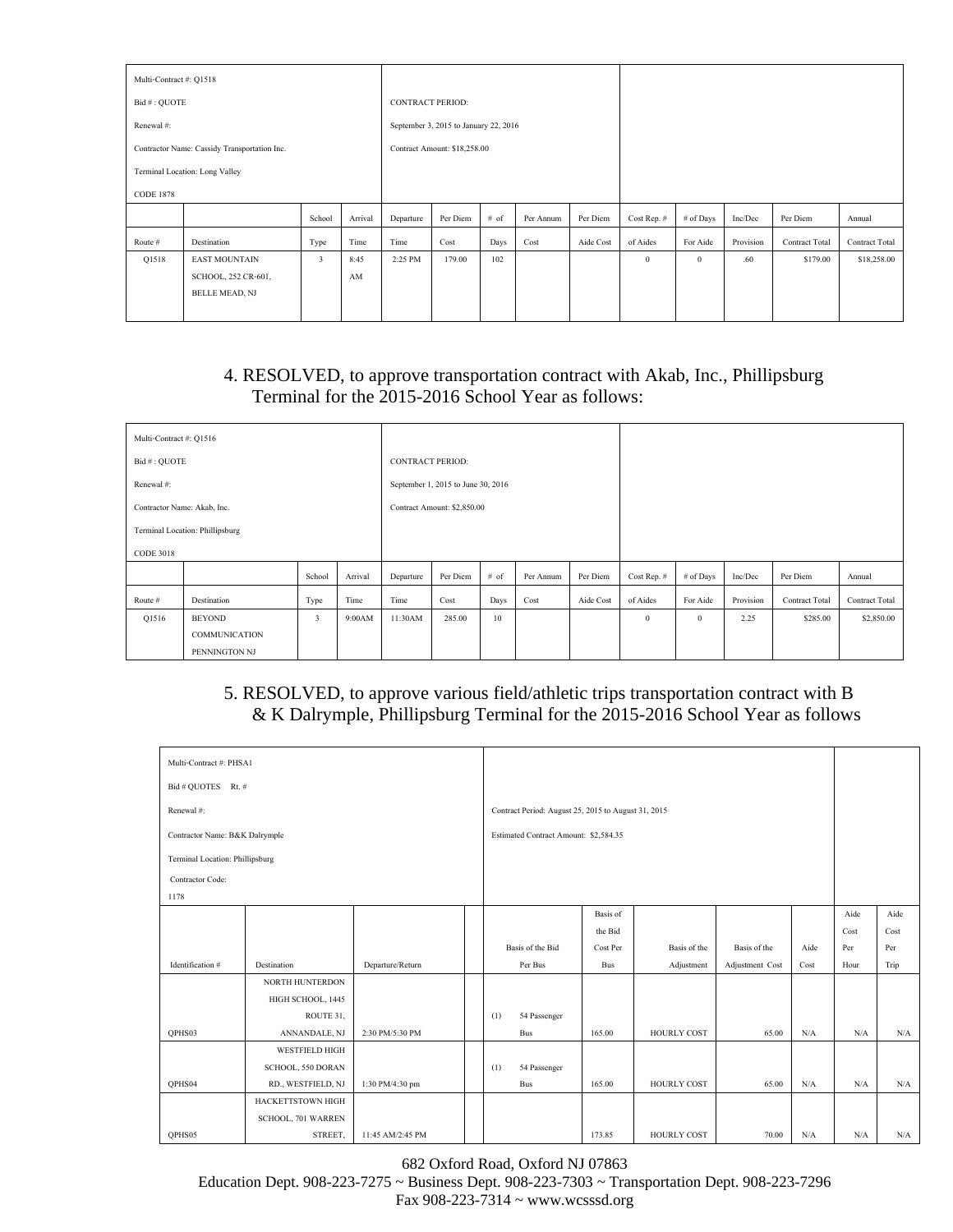|        | HACKETTSTOWN, NJ    |                 | (1)        | 54 Passenger |        |             |       |     |     |     |
|--------|---------------------|-----------------|------------|--------------|--------|-------------|-------|-----|-----|-----|
|        |                     |                 | <b>Bus</b> |              |        |             |       |     |     |     |
|        |                     |                 |            |              |        |             |       |     |     |     |
|        | PLAINFIELD TWP.     |                 |            |              |        |             |       |     |     |     |
|        | MUNICIPAL BLDG.,    |                 |            |              |        |             |       |     |     |     |
|        | 6292 SULLIVAN TRAI, |                 | (1)        | 54 Passenger |        |             |       |     |     |     |
| OPHS06 | NAZARETH, PA        | 2:15 PM/5:15 PM | <b>Bus</b> |              | 175.50 | HOURLY COST | 70.00 | N/A | N/A | N/A |
|        |                     |                 |            |              |        |             |       |     |     |     |
|        | HACKETTSTOWN HIGH   |                 |            |              |        |             |       |     |     |     |
|        | SCHOOL, 701 WARREN  |                 |            |              |        |             |       |     |     |     |
|        | STREET,             |                 | (1)        | 54 Passenger |        |             |       |     |     |     |
| QPHS07 | HACKETTSTOWN, NJ    | 2:30 PM/5:30 PM | <b>Bus</b> |              | 187.50 | HOURLY COST | 70.00 | N/A | N/A | N/A |

## 6. RESOLVED, to approve an addendum for student transportation with A Morris Scott Jr. Inc., Belvidere Terminal for the 2015-2016 School Year as follows:

| Multi-Contract #: MOR-2011-12-1                                             |                   |                              |                       |                                                                                              |                      |                       |                                              |                  |                        |
|-----------------------------------------------------------------------------|-------------------|------------------------------|-----------------------|----------------------------------------------------------------------------------------------|----------------------|-----------------------|----------------------------------------------|------------------|------------------------|
| Route #1138 Bid #: 2011 12 1                                                |                   |                              |                       |                                                                                              |                      |                       |                                              |                  |                        |
| Renewal #: 4                                                                |                   |                              |                       | Contract Period: JULY 1, 2015- JUNE 30, 2016                                                 |                      |                       |                                              |                  |                        |
| Contractor Name: A.MORRIS SCOTT INC.<br><b>Terminal Location: BELVIDERE</b> |                   |                              |                       | Final Annual Contract Amount: \$20,871.93                                                    |                      |                       | 2015-16 ANNUM<br>CONTRACT COST<br>\$9,957.18 |                  |                        |
| Contractor<br>Code: 0238                                                    |                   |                              |                       | The amount of compensation shall be increased/decreased in accordance with the bid at a rate |                      |                       |                                              |                  |                        |
|                                                                             |                   |                              | \$0.00                | \$0.00                                                                                       | \$1.89               | \$0.00                |                                              |                  |                        |
|                                                                             | Effective<br>Date | Adjusted<br>Contract<br>Cost | Per Diem Per<br>Pupil | Per Diem Per<br>Vehicle                                                                      | Per Diem Per<br>Mile | Per Diem<br>Aide Cost | Per Diem<br>Negotiated<br>Aide Inc/Dec       | Per Diem Inc/Dec | Final Annual Adjusted  |
| Addendum#                                                                   | of Change         | (Prior<br>Addenda)           | #New Pupils           | #New Vehicles                                                                                | #New Miles           | #New Aides            |                                              |                  | <b>Contract Amount</b> |
|                                                                             | 7/1/2015          | N/A                          |                       |                                                                                              | 79.94                |                       |                                              | \$151.09         | \$41,685.37            |

# 7. RESOLVED, to approve an addendum for student transportation with A Morris Scott Jr. Inc., Belvidere Terminal for the 2015-2016 School Year as follows:

| Multi-Contract #: SCOTT 1415 1       |           |          |              |                                                                                              |              |            |              |                  |                        |
|--------------------------------------|-----------|----------|--------------|----------------------------------------------------------------------------------------------|--------------|------------|--------------|------------------|------------------------|
| Route #1400 Bid #: 2014 15 1         |           |          |              |                                                                                              |              |            |              |                  |                        |
| Renewal #: 1                         |           |          |              | Contract Period: SEPTEMBER 1, 2015- JUNE 30, 2016                                            |              |            |              |                  |                        |
|                                      |           |          |              |                                                                                              |              |            |              | 2015-16 PER DIEM |                        |
| Contractor Name: A.MORRIS SCOTT INC. |           |          |              | Final Annual Contract Amount: \$38,700.00                                                    |              |            |              | CONTRACT COST    |                        |
| Terminal Location: BELVIDERE         |           |          |              |                                                                                              |              |            | \$155.05     |                  |                        |
| Contractor                           |           |          |              | The amount of compensation shall be increased/decreased in accordance with the bid at a rate |              |            |              |                  |                        |
| Code: 0238                           |           |          |              |                                                                                              | of:          |            |              |                  |                        |
|                                      |           |          | \$0.00       | \$0.00                                                                                       | \$1.99       | \$50.00    |              |                  |                        |
|                                      |           | Adjusted |              |                                                                                              |              |            | Per Diem     |                  |                        |
|                                      | Effective | Contract | Per Diem Per | Per Diem Per                                                                                 | Per Diem Per | Per Diem   | Negotiated   |                  |                        |
|                                      | Date      | Cost     | Pupil        | Vehicle                                                                                      | Mile         | Aide Cost  | Aide Inc/Dec | Per Diem Inc/Dec | Final Annual Adjusted  |
|                                      |           | (Prior   |              |                                                                                              |              |            |              |                  |                        |
| Addendum#                            | of Change | Addenda) | #New Pupils  | #New Vehicles                                                                                | #New Miles   | #New Aides |              |                  | <b>Contract Amount</b> |
|                                      | 9/1/2015  | N/A      |              |                                                                                              | 5.00         |            |              | \$59.95          | \$215.00               |

8. RESOLVED, to approve transportation contract with Cassidy Transportation Inc., Long Valley Terminal for the 2015-2016 School Year as follows: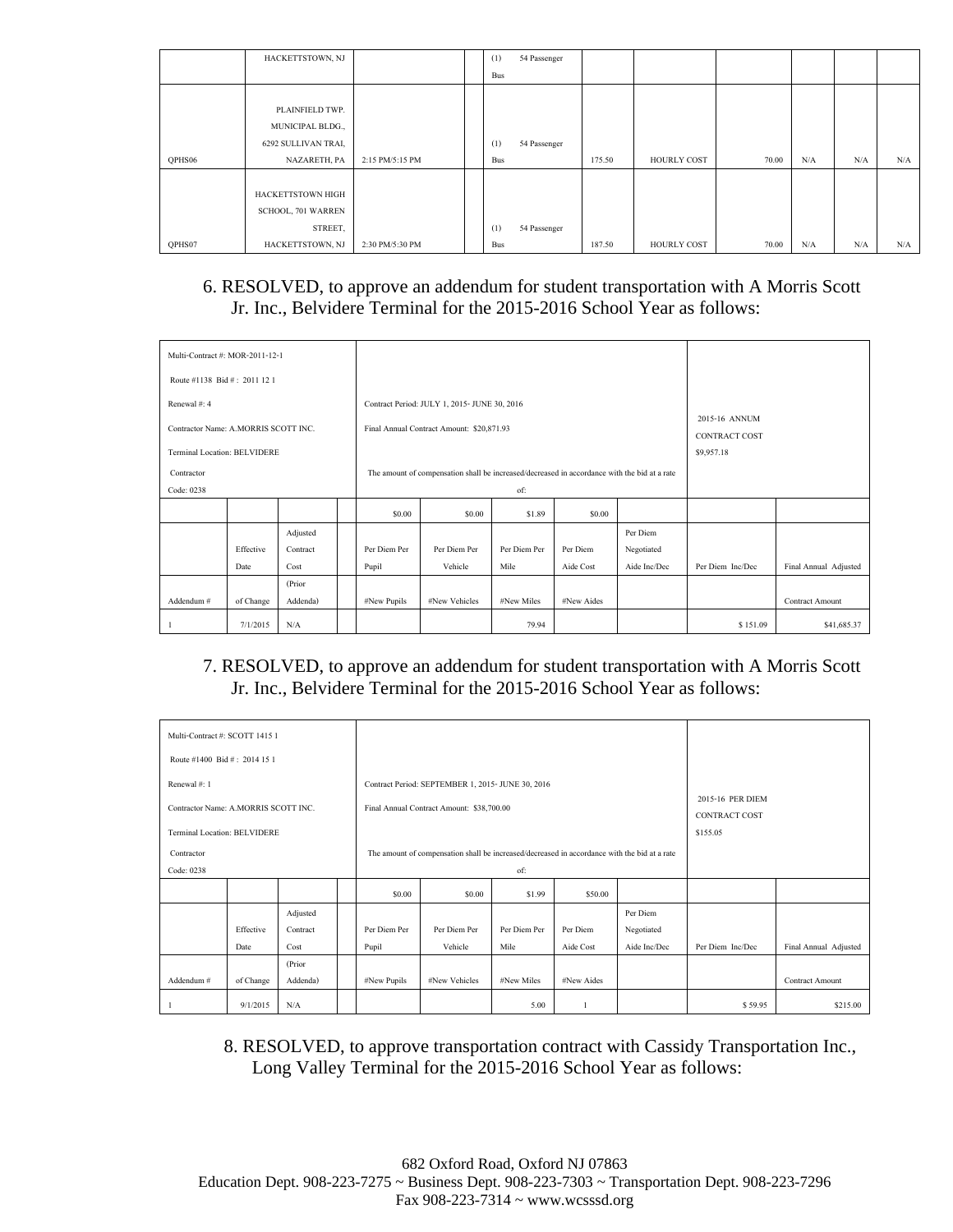| Multi-Contract #: Q1519 |                                                              |        |            |                         |                                       |      |           |           |             |           |           |                |                |
|-------------------------|--------------------------------------------------------------|--------|------------|-------------------------|---------------------------------------|------|-----------|-----------|-------------|-----------|-----------|----------------|----------------|
| Bid #: OUOTE            |                                                              |        |            | <b>CONTRACT PERIOD:</b> |                                       |      |           |           |             |           |           |                |                |
| Renewal #:              |                                                              |        |            |                         | September 3, 2015 to January 22, 2016 |      |           |           |             |           |           |                |                |
|                         | Contractor Name: Cassidy Transportation Inc.                 |        |            |                         | Contract Amount: \$18,240.00          |      |           |           |             |           |           |                |                |
|                         | Terminal Location: Long Valley                               |        |            |                         |                                       |      |           |           |             |           |           |                |                |
| <b>CODE 1878</b>        |                                                              |        |            |                         |                                       |      |           |           |             |           |           |                |                |
|                         |                                                              | School | Arrival    | Departure               | Per Diem                              | # of | Per Annum | Per Diem  | Cost Rep. # | # of Days | Inc/Dec   | Per Diem       | Annual         |
| Route #                 | Destination                                                  | Type   | Time       | Time                    | Cost                                  | Days | Cost      | Aide Cost | of Aides    | For Aide  | Provision | Contract Total | Contract Total |
| Q1519                   | PORT COLDEN SCHOOL,<br>30 PORT COLDEN RD.,<br>WASHINGTON, NJ | 1      | 9:00<br>AM | 3:35 PM                 | 120.00                                | 114  |           | 40.00     |             | 114       | .80       | \$160.00       | \$18,240.00    |

## 9. RESOLVED, to approve transportation contract with Cassidy Transportation Inc., Long Valley Terminal for the 2015-2016 School Year as follows:

| Multi-Contract #: Q1520 |                                              |        |         |                         |                                     |      |           |           |             |           |           |                |                |
|-------------------------|----------------------------------------------|--------|---------|-------------------------|-------------------------------------|------|-----------|-----------|-------------|-----------|-----------|----------------|----------------|
| Bid #: QUOTE            |                                              |        |         | <b>CONTRACT PERIOD:</b> |                                     |      |           |           |             |           |           |                |                |
| Renewal#:               |                                              |        |         |                         | September 2, 2015 to March 10, 2016 |      |           |           |             |           |           |                |                |
|                         | Contractor Name: Cassidy Transportation Inc. |        |         |                         | Contract Amount: \$18,300.00        |      |           |           |             |           |           |                |                |
|                         | Terminal Location: Long Valley               |        |         |                         |                                     |      |           |           |             |           |           |                |                |
| <b>CODE 1878</b>        |                                              |        |         |                         |                                     |      |           |           |             |           |           |                |                |
|                         |                                              | School | Arrival | Departure               | Per Diem                            | # of | Per Annum | Per Diem  | Cost Rep. # | # of Days | Inc/Dec   | Per Diem       | Annual         |
| Route #                 | Destination                                  | Type   | Time    | Time                    | Cost                                | Days | Cost      | Aide Cost | of Aides    | For Aide  | Provision | Contract Total | Contract Total |
| Q1520                   | <b>WARREN HILLS MIDDLE</b>                   | -1     | 7:35    | 2:18 PM                 | 150.00                              | 122  |           |           | $\theta$    | $\theta$  | 1.18      | \$150.00       | \$18,300.00    |
|                         | SCHOOL, 64-66 CARLTON                        |        | AM      |                         |                                     |      |           |           |             |           |           |                |                |
|                         | AVE., WASHINGTON, NJ                         |        |         |                         |                                     |      |           |           |             |           |           |                |                |
|                         |                                              |        |         |                         |                                     |      |           |           |             |           |           |                |                |

## 10. RESOLVED, to approve transportation contract with Cassidy Transportation Inc., Long Valley Terminal for the 2015-2016 School Year as follows:

| Annual         |
|----------------|
| Contract Total |
| \$18,358.00    |
|                |
|                |

11. RESOLVED, to approve transportation contract with Akab Inc., Phillipsburg Terminal for the 2015-2016 School Year as follows: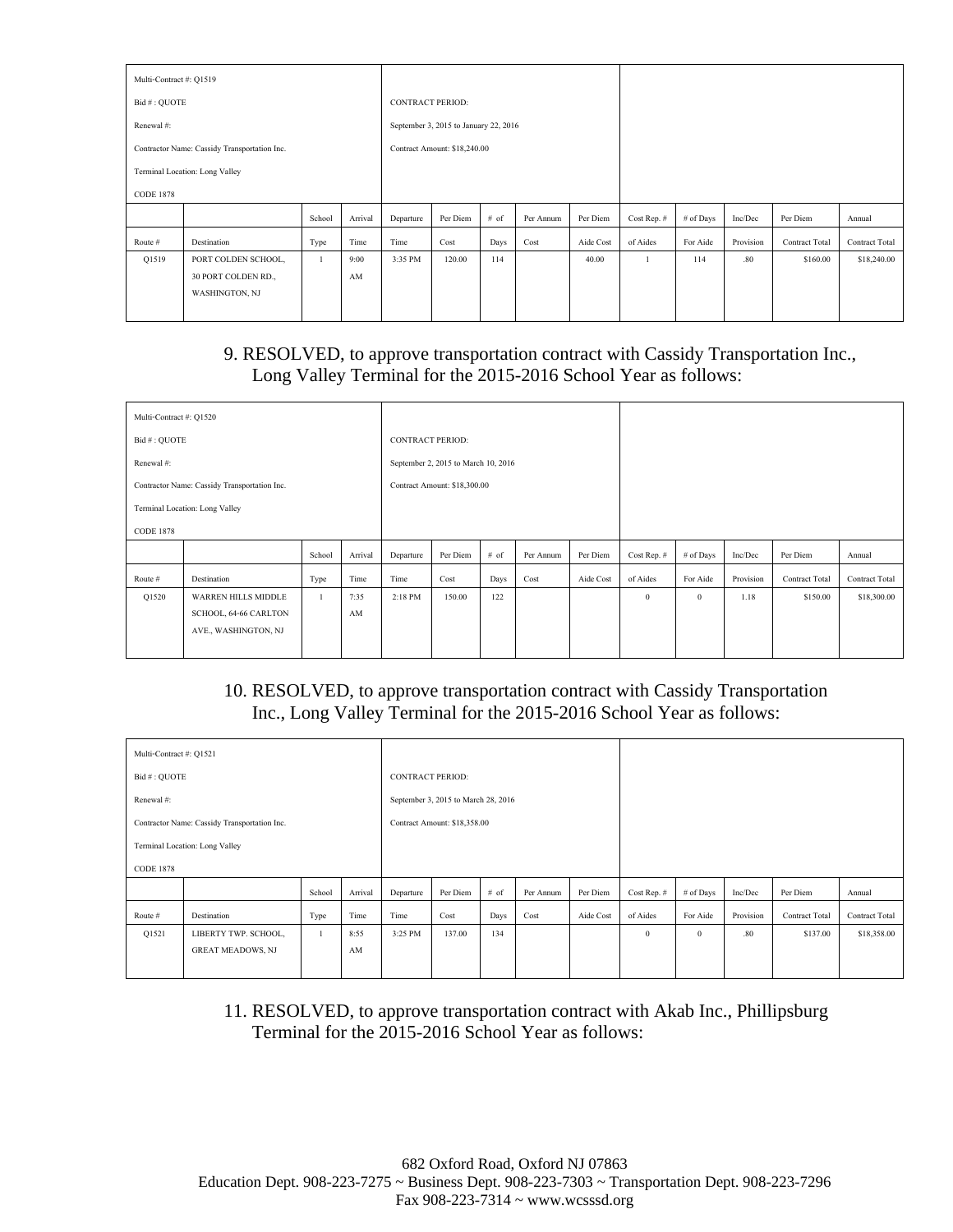| Multi-Contract #: Q1522 |                                 |              |         |                         |                                    |      |           |           |             |              |           |                       |                |
|-------------------------|---------------------------------|--------------|---------|-------------------------|------------------------------------|------|-----------|-----------|-------------|--------------|-----------|-----------------------|----------------|
| Bid #: QUOTE            |                                 |              |         | <b>CONTRACT PERIOD:</b> |                                    |      |           |           |             |              |           |                       |                |
| Renewal #:              |                                 |              |         |                         | September 1, 2015 to June 30, 2016 |      |           |           |             |              |           |                       |                |
|                         | Contractor Name: Akab, Inc.     |              |         |                         | Contract Amount: \$18,170.00       |      |           |           |             |              |           |                       |                |
|                         | Terminal Location: Phillipsburg |              |         |                         |                                    |      |           |           |             |              |           |                       |                |
| <b>CODE 3018</b>        |                                 |              |         |                         |                                    |      |           |           |             |              |           |                       |                |
|                         |                                 | School       | Arrival | Departure               | Per Diem                           | # of | Per Annum | Per Diem  | Cost Rep. # | # of Days    | Inc/Dec   | Per Diem              | Annual         |
| Route #                 | Destination                     | Type         | Time    | Time                    | Cost                               | Days | Cost      | Aide Cost | of Aides    | For Aide     | Provision | <b>Contract Total</b> | Contract Total |
| Q1522                   | ECLC, 459 CENTER ST.,           | $\mathbf{1}$ | 7:50    | 2:50 PM                 | 230.00                             | 79   |           |           | $\theta$    | $\mathbf{0}$ | 2.00      | 230.00                | \$18,170.00    |
|                         | PHILLIPSBURG,                   |              | AM      | 3:00 PM                 |                                    |      |           |           |             |              |           |                       |                |
|                         | NJ/ANDOVER MORRIS,              |              | 7:50    |                         |                                    |      |           |           |             |              |           |                       |                |
|                         | 712 S. MAIN ST.,                |              | AM      |                         |                                    |      |           |           |             |              |           |                       |                |
|                         | PHILLIPSBURG, NJ                |              |         |                         |                                    |      |           |           |             |              |           |                       |                |

## 12. RESOLVED, to approve transportation contract with Cassidy Transportation Inc., Long Valley Terminal for the 2015-2016 School Year as follows:

| Multi-Contract #: Q1523 |                                              |        |         |                         |                                     |      |           |           |              |              |           |                       |                |
|-------------------------|----------------------------------------------|--------|---------|-------------------------|-------------------------------------|------|-----------|-----------|--------------|--------------|-----------|-----------------------|----------------|
| Bid #: QUOTE            |                                              |        |         | <b>CONTRACT PERIOD:</b> |                                     |      |           |           |              |              |           |                       |                |
| Renewal#:               |                                              |        |         |                         | September 8, 2015 to March 18, 2016 |      |           |           |              |              |           |                       |                |
|                         | Contractor Name: Cassidy Transportation Inc. |        |         |                         | Contract Amount: \$18,476.00        |      |           |           |              |              |           |                       |                |
|                         | Terminal Location: Long Valley               |        |         |                         |                                     |      |           |           |              |              |           |                       |                |
| <b>CODE 1878</b>        |                                              |        |         |                         |                                     |      |           |           |              |              |           |                       |                |
|                         |                                              | School | Arrival | Departure               | Per Diem                            | # of | Per Annum | Per Diem  | Cost Rep. #  | # of Days    | Inc/Dec   | Per Diem              | Annual         |
| Route #                 | Destination                                  | Type   | Time    | Time                    | Cost                                | Days | Cost      | Aide Cost | of Aides     | For Aide     | Provision | <b>Contract Total</b> | Contract Total |
| Q1523                   | LAKE DRIVE SCHOOL,                           |        | 8:30    | 2:30 PM                 | 149.00                              | 124  |           |           | $\mathbf{0}$ | $\mathbf{0}$ | 1.00      | 149.00                | \$18,476.00    |
|                         | MOUNTAIN LAKES, NJ                           |        | AM      |                         |                                     |      |           |           |              |              |           |                       |                |
|                         |                                              |        |         |                         |                                     |      |           |           |              |              |           |                       |                |

- 13. RESOLVED, to approve a Joint Transportation Agreement for the 2015-2016 school year with Delaware Valley Regional High School as the Lead Educational Authority and Host District in providing various Field and Athletic Trips for Warren County Special Services School District at the rate of \$67.95/hour for 1<sup>st</sup> 4 hours; \$39.80 after  $1<sup>st</sup>$  4 hours; billed at ¼ hour increments with Minimum 3 hour trips.
- 14. RESOLVED, to approve various field/athletic trips transportation contract with B & K Dalrymple, Phillipsburg Terminal for the 2015-2016 School Year as follows:

| Multi-Contract #: PHSA2         |             |                  |  |                                                         |                     |              |              |      |      |      |
|---------------------------------|-------------|------------------|--|---------------------------------------------------------|---------------------|--------------|--------------|------|------|------|
| Bid # 2015 164<br>Rt. #         |             |                  |  |                                                         |                     |              |              |      |      |      |
| Renewal #:                      |             |                  |  | Contract Period: September 5, 2015 to November 26, 2015 |                     |              |              |      |      |      |
| Contractor Name: B&K Dalrymple  |             |                  |  | Estimated Contract Amount: \$4,308.00                   |                     |              |              |      |      |      |
| Terminal Location: Phillipsburg |             |                  |  |                                                         |                     |              |              |      |      |      |
| Contractor Code:                |             |                  |  |                                                         |                     |              |              |      |      |      |
| 1178                            |             |                  |  |                                                         |                     |              |              |      |      |      |
|                                 |             |                  |  |                                                         | Basis of the        |              | Basis of the |      | Aide | Aide |
|                                 |             |                  |  | Basis of the Bid                                        | <b>Bid Cost Per</b> | Basis of the | Adjustment   | Aide | Cost | Cost |
| Identification #                | Destination | Departure/Return |  | Per Bus                                                 | <b>Bus</b>          | Adjustment   | Cost         | Cost | Per  | Per  |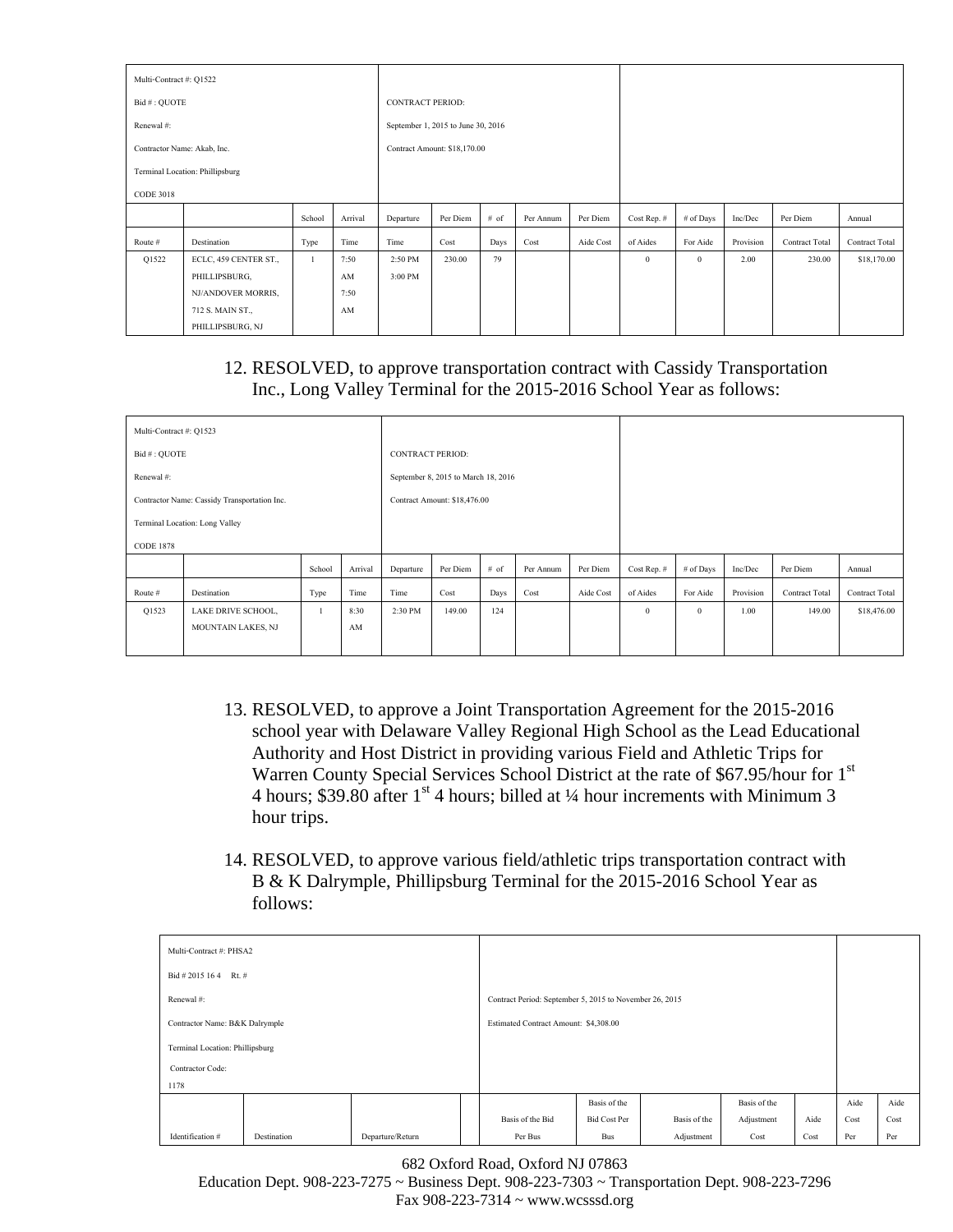|        |                                      |                  |            |              |              |                                   |       |           | Hour      | Trip |
|--------|--------------------------------------|------------------|------------|--------------|--------------|-----------------------------------|-------|-----------|-----------|------|
|        |                                      |                  |            |              |              | <b>HOURLY</b>                     |       |           |           |      |
|        | <b>BELVIDERE HIGH</b>                |                  |            |              |              | <b>OVERTIME</b>                   |       |           |           |      |
|        | SCHOOL, 809 OXFORD                   |                  | (1)        | 54 Passenger |              | RATE AFTER 1ST                    |       |           |           |      |
| A3     | ST., BELVIDERE, NJ                   | 5:30 PM/9:30 PM  |            | Bus          | 208.00       | <b>4 HOURS</b>                    | 75.00 | N/A       | N/A       | N/A  |
|        |                                      |                  |            |              |              | <b>HOURLY</b>                     |       |           |           |      |
|        | UNION HIGH SCHOOL,                   |                  |            |              |              | <b>OVERTIME</b>                   |       |           |           |      |
|        | 2350 N. THIRD ST.,                   |                  | (1)        | 54 Passenger |              | RATE AFTER 1ST                    |       |           |           |      |
| A11    | UNION, NJ                            | 4:00 PM/8:00 PM  |            | Bus          | 240.00       | 4 HOURS                           | 75.00 | N/A       | N/A       | N/A  |
|        |                                      |                  |            |              |              |                                   |       |           |           |      |
|        |                                      |                  |            |              |              | <b>HOURLY</b>                     |       |           |           |      |
|        | UNION HIGH SCHOOL,                   |                  |            |              |              | <b>OVERTIME</b>                   |       |           |           |      |
|        | 2350 N. THIRD ST.,                   |                  | (1)        | 54 Passenger |              | RATE AFTER 1ST                    |       |           |           |      |
| A12    | UNION, NJ                            | 4:45 PM/8:45 PM  | Bus        |              | 240.00       | 4 HOURS                           | 75.00 | N/A       | N/A       | N/A  |
|        |                                      |                  |            |              |              |                                   |       |           |           |      |
|        | <b>FRANKLIN HIGH</b>                 |                  |            |              |              | <b>HOURLY</b>                     |       |           |           |      |
|        | SCHOOL, 500<br>ELIZABETH AVE.,       |                  |            |              |              | <b>OVERTIME</b><br>RATE AFTER 1ST |       |           |           |      |
| A21    | SOMERSET, NJ                         | 3:45 PM/7:45 PM  | (1)<br>Bus | 54 Passenger | 260.00       | 4 HOURS                           | 75.00 | N/A       | N/A       | N/A  |
|        |                                      |                  |            |              |              |                                   |       |           |           |      |
|        |                                      |                  |            |              |              | <b>HOURLY</b>                     |       |           |           |      |
|        | WILSON HIGH                          |                  |            |              |              | <b>OVERTIME</b>                   |       |           |           |      |
|        | SCHOOL, 424 WARRIOR                  |                  | (1)        | 54 Passenger |              | RATE AFTER 1ST                    |       |           |           |      |
| A38    | LANE, EASTON, PA                     | 8:45 AM/12:45 PM | Bus        |              | 212.00       | 4 HOURS                           | 75.00 | N/A       | $\rm N/A$ | N/A  |
|        |                                      |                  |            |              |              |                                   |       |           |           |      |
|        | <b>HUNTERDON</b>                     |                  |            |              |              | <b>HOURLY</b>                     |       |           |           |      |
|        | <b>CENTRAL HIGH</b>                  |                  |            |              |              | <b>OVERTIME</b>                   |       |           |           |      |
|        | SCHOOL, 84 RTE. 31,                  |                  | (1)        | 54 Passenger |              | RATE AFTER 1ST                    |       |           |           |      |
| A55    | FLEMINGTON, NJ                       | 5:15 PM/9:15 PM  | Bus        |              | 244.00       | 4 HOURS                           | 75.00 | N/A       | N/A       | N/A  |
|        |                                      |                  |            |              |              |                                   |       |           |           |      |
|        | HILLSBOROUGH HIGH                    |                  |            |              |              | <b>HOURLY</b>                     |       |           |           |      |
|        | SCHOOL, 466 RAIDER                   |                  |            |              |              | <b>OVERTIME</b>                   |       |           |           |      |
|        | BLVD.,                               |                  | (1)        | 54 Passenger |              | RATE AFTER 1ST                    |       |           |           |      |
| A60    | HILLSBOROUGH, NJ                     | 4:00 PM/8:00 PM  | Bus        |              | 244.00       | 4 HOURS                           | 75.00 | N/A       | N/A       | N/A  |
|        |                                      |                  |            |              |              |                                   |       |           |           |      |
|        | HILLSBOROUGH HIGH                    |                  |            |              |              | <b>HOURLY</b>                     |       |           |           |      |
|        | SCHOOL, 466 RAIDER                   |                  |            |              |              | <b>OVERTIME</b>                   |       |           |           |      |
|        | BLVD.,                               |                  | (1)        | 54 Passenger |              | RATE AFTER $1^\mathrm{ST}$        |       |           |           |      |
| A61    | HILLSBOROUGH, NJ                     | 5:00 PM/9:00 PM  | Bus        |              | 244.00       | 4 HOURS                           | 75.00 | N/A       | N/A       | N/A  |
|        |                                      |                  |            |              |              |                                   |       |           |           |      |
|        |                                      |                  |            |              |              | <b>HOURLY</b>                     |       |           |           |      |
|        | <b>BELVIDERE HIGH</b>                |                  |            |              |              | <b>OVERTIME</b>                   |       |           |           |      |
|        | SCHOOL, 809 OXFORD                   |                  | (1)        | 54 Passenger |              | RATE AFTER $1^\mathrm{ST}$        |       |           |           |      |
| A72    | ST., BELVIDERE, NJ                   | 5:30 PM/9:00 PM  | Bus        |              | 208.00       | 4 HOURS                           | 75.00 | N/A       | N/A       | N/A  |
|        |                                      |                  |            |              |              |                                   |       |           |           |      |
|        | <b>EASTON HIGH</b>                   |                  |            |              |              | <b>HOURLY</b>                     |       |           |           |      |
|        | SCHOOL, WILLIAM<br>PENN HWY, EASTON, |                  |            |              |              | <b>OVERTIME</b><br>RATE AFTER 1ST |       |           |           |      |
| A74    | PA                                   | 9:45 AM/1:45 PM  | (1)<br>Bus | 54 Passenger | 200.00       | 4 HOURS                           | 75.00 | N/A       | N/A       | N/A  |
|        |                                      |                  |            |              |              |                                   |       |           |           |      |
|        | NORTH HUNTERDON                      |                  |            |              |              | <b>HOURLY</b>                     |       |           |           |      |
|        | HIGH SCHOOL, 1445                    |                  |            |              |              | <b>OVERTIME</b>                   |       |           |           |      |
|        | RTE. 31, ANNANDALE,                  |                  | (1)        | 54 Passenger |              | RATE AFTER 1ST                    |       |           |           |      |
| A79    | NJ                                   | 4:30 PM/8:30 PM  | Bus        |              | 240.00       | 4 HOURS                           | 75.00 | $\rm N/A$ | N/A       | N/A  |
|        |                                      |                  |            |              |              | <b>HOURLY</b>                     |       |           |           |      |
|        | LAFAYETTE COLLEGE,                   |                  |            |              |              | <b>OVERTIME</b>                   |       |           |           |      |
|        | 730 HIGH ST., EASTON,                |                  | (1)        | 54 Passenger |              | RATE AFTER $1^\mathrm{ST}$        |       |           |           |      |
| A84    | PA                                   | 8:00 AM/12:00 PM | Bus        |              | 200.00       | 4 HOURS                           | 75.00 | N/A       | N/A       | N/A  |
|        |                                      |                  |            |              |              |                                   |       |           |           |      |
|        |                                      |                  |            |              |              | <b>HOURLY</b>                     |       |           |           |      |
|        | LAFAYETTE COLLEGE,                   |                  |            |              |              | <b>OVERTIME</b>                   |       |           |           |      |
|        | 730 HIGH ST., EASTON,                |                  | (1)        | 54 Passenger |              | RATE AFTER 1ST                    |       |           |           |      |
| A85    | PA                                   | 8:00 AM/12:00 PM | Bus        |              | 200.00       | 4 HOURS                           | 75.00 | N/A       | N/A       | N/A  |
| TYPE B | VARIOUS FIELD &                      | $\rm N/A$        |            |              | \$60.00/HRLY | <b>HOURLY</b>                     | 75.00 | $\rm N/A$ | $\rm N/A$ | N/A  |
|        |                                      |                  |            |              |              |                                   |       |           |           |      |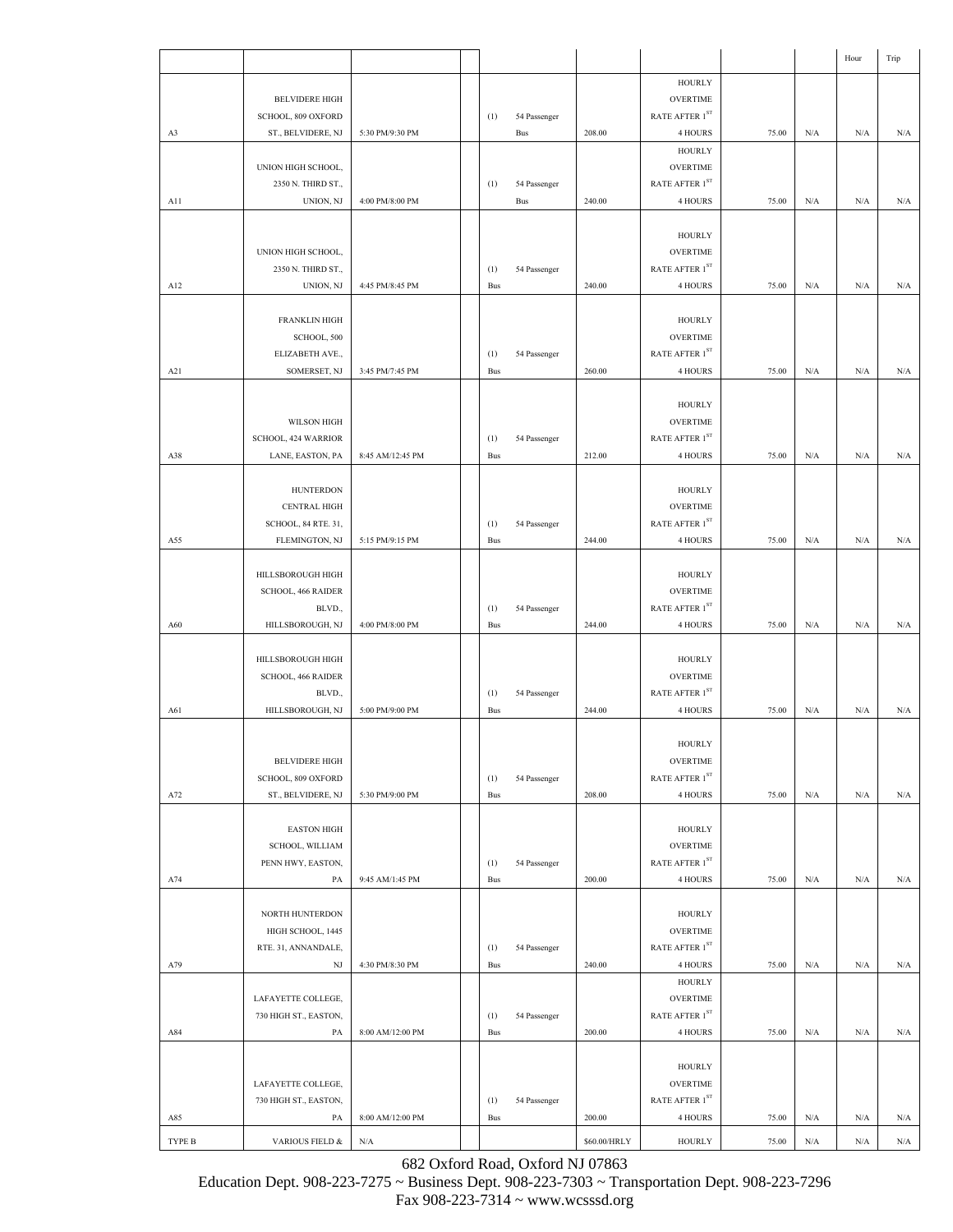|        | ATHLETIC TRIPS IN     |     |            |              | <b>RATE FOR</b> | OVERTIME            |       |     |     |     |
|--------|-----------------------|-----|------------|--------------|-----------------|---------------------|-------|-----|-----|-----|
|        | <b>NEW JERSEY</b>     |     |            |              | $1ST$ 4 HOURS   | RATE AFTER $1^{ST}$ |       |     |     |     |
|        |                       |     | (1)        | 54 Passenger |                 | 4 HOURS             |       |     |     |     |
|        |                       |     | <b>Bus</b> |              |                 |                     |       |     |     |     |
|        |                       |     |            |              |                 |                     |       |     |     |     |
|        | VARIOUS FIELD &       |     |            |              |                 | HOURLY              |       |     |     |     |
|        | <b>ATHLETIC TRIPS</b> |     |            |              | \$60.00/HRLY    | OVERTIME            |       |     |     |     |
|        | <b>OUTSIDE OF NEW</b> |     | (1)        | 54 Passenger | <b>RATE FOR</b> | RATE AFTER $1^{ST}$ |       |     |     |     |
| TYPE C | <b>JERSEY</b>         | N/A | <b>Bus</b> |              | $1ST$ 4 HOURS   | 4 HOURS             | 75.00 | N/A | N/A | N/A |

# 15. RESOLVED, to approve various field/athletic trips transportation contract with First Student, Inc., Hampton Terminal for the 2015-2016 School Year as follows:

| Multi-Contract #: PHSFA              |                         |                  |            |                                                         |            |                            |                 |           |           |      |
|--------------------------------------|-------------------------|------------------|------------|---------------------------------------------------------|------------|----------------------------|-----------------|-----------|-----------|------|
| Bid # 2015 16 4 Rt. #                |                         |                  |            |                                                         |            |                            |                 |           |           |      |
| Renewal#:                            |                         |                  |            | Contract Period: September 4, 2015 to November 26, 2015 |            |                            |                 |           |           |      |
| Contractor Name: First Student, Inc. |                         |                  |            | Estimated Contract Amount: \$6,906.00                   |            |                            |                 |           |           |      |
| Terminal Location: Hampton           |                         |                  |            |                                                         |            |                            |                 |           |           |      |
| Contractor Code:                     |                         |                  |            |                                                         |            |                            |                 |           |           |      |
| 1428                                 |                         |                  |            |                                                         |            |                            |                 |           |           |      |
|                                      |                         |                  |            |                                                         | Basis of   |                            |                 |           | Aide      | Aide |
|                                      |                         |                  |            |                                                         | the Bid    |                            |                 |           | Cost      | Cost |
|                                      |                         |                  |            | Basis of the Bid                                        | Cost Per   | Basis of the               | Basis of the    | Aide      | Per       | Per  |
| Identification #                     | Destination             | Departure/Return |            | Per Bus                                                 | <b>Bus</b> | Adjustment                 | Adjustment Cost | Cost      | Hour      | Trip |
|                                      | DELAWARE VALLEY         |                  |            |                                                         |            |                            |                 |           |           |      |
|                                      | <b>REGIONAL HIGH</b>    |                  |            |                                                         |            | <b>HOURLY</b>              |                 |           |           |      |
|                                      | SCHOOL, 19 SENATOR      |                  |            |                                                         |            | <b>OVERTIME</b>            |                 |           |           |      |
|                                      | STOUT RD.,              |                  | (1)        | 54 Passenger                                            |            | RATE AFTER 1ST             |                 |           |           |      |
| NEWA8                                | FRENCHTOWN, NJ          | 3:45 PM/7:45 PM  |            | <b>Bus</b>                                              | 292.00     | 4 HOURS                    | 75.00           | $\rm N/A$ | N/A       | N/A  |
|                                      | HILLSBOROUGH HIGH       |                  |            |                                                         |            | <b>HOURLY</b>              |                 |           |           |      |
|                                      | SCHOOL, 466 RAIDER      |                  |            |                                                         |            | <b>OVERTIME</b>            |                 |           |           |      |
|                                      | BLVD.,                  |                  | (1)        | 54 Passenger                                            |            | RATE AFTER $1^\mathrm{ST}$ |                 |           |           |      |
| A24                                  | HILLSBOROUGH, NJ        | 2:00 PM/6:00 PM  |            | <b>Bus</b>                                              | 292.00     | 4 HOURS                    | 75.00           | N/A       | N/A       | N/A  |
|                                      |                         |                  |            |                                                         |            |                            |                 |           |           |      |
|                                      | HILLSBOROUGH HIGH       |                  |            |                                                         |            | <b>HOURLY</b>              |                 |           |           |      |
|                                      | SCHOOL, 466 RAIDER      |                  |            |                                                         |            | <b>OVERTIME</b>            |                 |           |           |      |
|                                      | BLVD.,                  |                  | (1)        | 54 Passenger                                            |            | RATE AFTER $1^\mathrm{ST}$ |                 |           |           |      |
| A25                                  | HILLSBOROUGH, NJ        | 2:00 PM/6:00 PM  | Bus        |                                                         | 340.00     | 4 HOURS                    | 75.00           | N/A       | N/A       | N/A  |
|                                      |                         |                  |            |                                                         |            |                            |                 |           |           |      |
|                                      | HILLSBOROUGH HIGH       |                  |            |                                                         |            | <b>HOURLY</b>              |                 |           |           |      |
|                                      | SCHOOL, 466 RAIDER      |                  |            |                                                         |            | <b>OVERTIME</b>            |                 |           |           |      |
|                                      | BLVD.,                  |                  | (1)        | 54 Passenger                                            |            | RATE AFTER 1ST             |                 |           |           |      |
| A26                                  | HILLSBOROUGH, NJ        | 2:00 PM/6:00 PM  | <b>Bus</b> |                                                         | 340.00     | 4 HOURS                    | 75.00           | N/A       | N/A       | N/A  |
|                                      | <b>BRIDGEWATER-</b>     |                  |            |                                                         |            |                            |                 |           |           |      |
|                                      | <b>RARITAN HIGH</b>     |                  |            |                                                         |            | <b>HOURLY</b>              |                 |           |           |      |
|                                      | SCHOOL, 600             |                  |            |                                                         |            | <b>OVERTIME</b>            |                 |           |           |      |
|                                      | GARRETTSON RD.,         |                  | (1)        | 54 Passenger                                            |            | RATE AFTER $1^\mathrm{ST}$ |                 |           |           |      |
| A27                                  | BRIDGEWATER, NJ         | 4:00 PM/8:00 PM  | <b>Bus</b> |                                                         | 280.00     | 4 HOURS                    | 75.00           | N/A       | N/A       | N/A  |
|                                      | <b>BRIDGEWATER-</b>     |                  |            |                                                         |            |                            |                 |           |           |      |
|                                      | <b>RARITAN HIGH</b>     |                  |            |                                                         |            | <b>HOURLY</b>              |                 |           |           |      |
|                                      | SCHOOL, 600             |                  |            |                                                         |            | <b>OVERTIME</b>            |                 |           |           |      |
|                                      | <b>GARRETTSON RD.,</b>  |                  | (1)        | 54 Passenger                                            |            | RATE AFTER $1^\mathrm{ST}$ |                 |           |           |      |
| A28                                  | BRIDGEWATER, NJ         | 4:45 PM/8:45 PM  | Bus        |                                                         | 280.00     | 4 HOURS                    | 75.00           | $\rm N/A$ | N/A       | N/A  |
|                                      |                         |                  |            |                                                         |            |                            |                 |           |           |      |
|                                      |                         |                  |            |                                                         |            | <b>HOURLY</b>              |                 |           |           |      |
|                                      | GREEN KNOLL, 587        |                  |            |                                                         |            | <b>OVERTIME</b>            |                 |           |           |      |
|                                      | GARRETTSON RD.,         |                  | (1)        | 54 Passenger                                            |            | RATE AFTER 1ST             |                 |           |           |      |
| A31                                  | BRIDGEWATER, NJ         | 7:00 AM/11:00 AM | <b>Bus</b> |                                                         | 292.00     | 4 HOURS                    | 75.00           | N/A       | N/A       | N/A  |
|                                      | MONTGOMERY HIGH         |                  |            |                                                         |            | <b>HOURLY</b>              |                 |           |           |      |
|                                      | <b>SCHOOL, LOWER MS</b> |                  |            |                                                         |            | <b>OVERTIME</b>            |                 |           |           |      |
| A34                                  | FIELD, 375 BURNT HILL   | 2:00 PM/6:00 PM  |            |                                                         | 292.00     | RATE AFTER $1^\mathrm{ST}$ | 75.00           | N/A       | $\rm N/A$ | N/A  |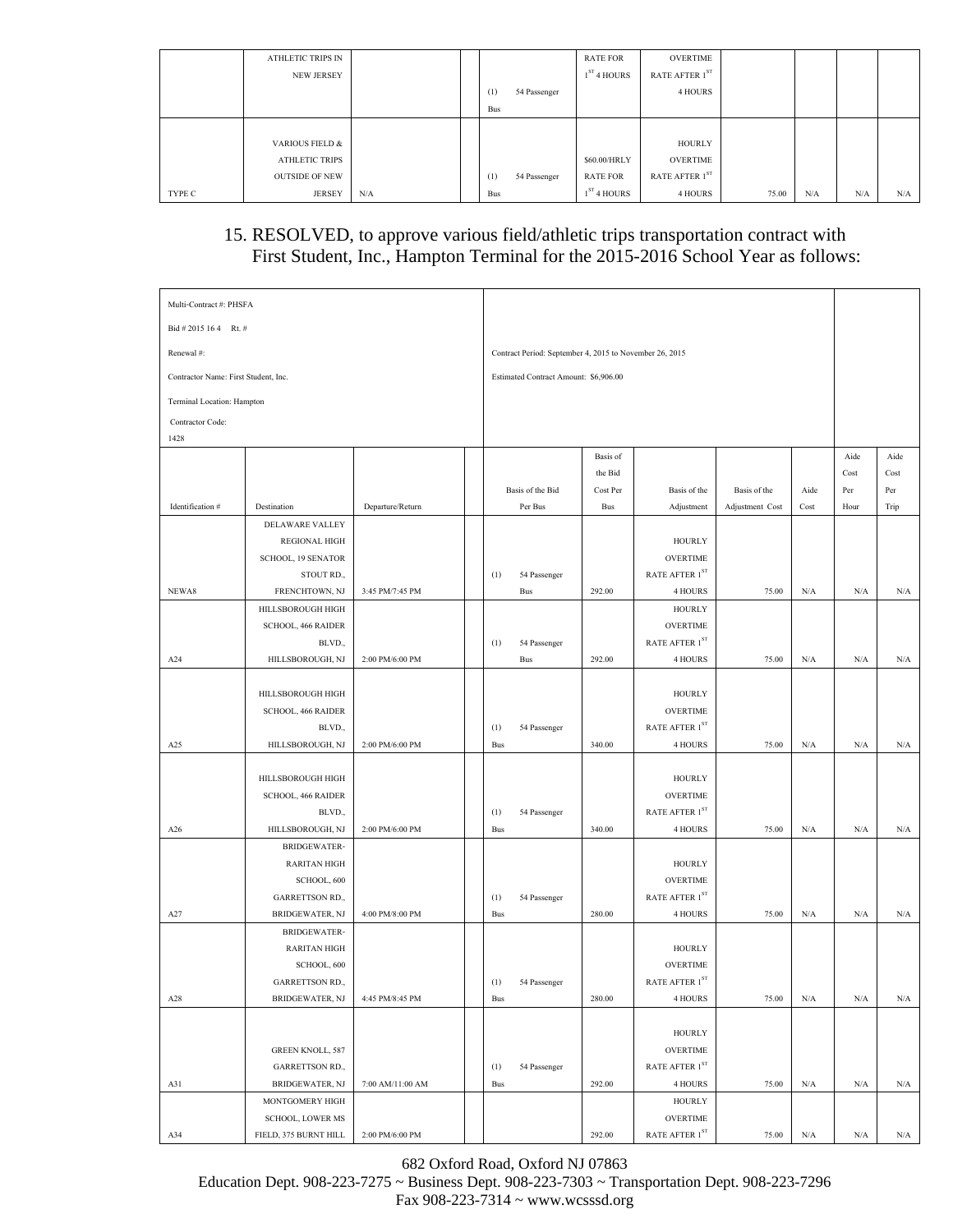|               | RD., SKILLMAN, NJ                         |                 | (1)        | 54 Passenger |        | 4 HOURS                                       |       |     |           |           |
|---------------|-------------------------------------------|-----------------|------------|--------------|--------|-----------------------------------------------|-------|-----|-----------|-----------|
|               |                                           |                 | Bus        |              |        |                                               |       |     |           |           |
|               | <b>WARREN HILLS HIGH</b>                  |                 |            |              |        | <b>HOURLY</b>                                 |       |     |           |           |
|               | SCHOOL, 41 JACKSON                        |                 |            |              |        | <b>OVERTIME</b>                               |       |     |           |           |
|               | VALLEY RD.,                               |                 | (1)        | 54 Passenger |        | RATE AFTER $1^\mathrm{ST}$                    |       |     |           |           |
| A35           | WASHINGTON, NJ                            | 2:30 PM/6:30 PM | Bus        |              | 280.00 | 4 HOURS                                       | 75.00 | N/A | N/A       | N/A       |
|               |                                           |                 |            |              |        |                                               |       |     |           |           |
|               |                                           |                 |            |              |        | <b>HOURLY</b>                                 |       |     |           |           |
|               | HUNTERDON CENTRAL                         |                 |            |              |        | <b>OVERTIME</b>                               |       |     |           |           |
|               | HIGH SCHOOL, 84 RTE.                      |                 | (1)        | 54 Passenger |        | RATE AFTER $1^\mathrm{ST}$                    |       |     |           |           |
| A53           | 31, FLEMINGTON, NJ                        | 2:30 PM/6:30 PM | Bus        |              | 292.00 | 4 HOURS                                       | 75.00 | N/A | N/A       | N/A       |
|               |                                           |                 |            |              |        |                                               |       |     |           |           |
|               | MOUNT SAINT MARY                          |                 |            |              |        | <b>HOURLY</b>                                 |       |     |           |           |
|               | ACADEMY, 1645 RT. 22                      |                 |            |              |        | <b>OVERTIME</b><br>RATE AFTER 1ST             |       |     |           |           |
| A54           | AT TERRILL RD.,<br>WATCHUNG, NJ           | 2:00 PM/6:00 PM | (1)<br>Bus | 54 Passenger | 292.00 | 4 HOURS                                       | 75.00 | N/A | N/A       | N/A       |
|               |                                           |                 |            |              |        |                                               |       |     |           |           |
|               |                                           |                 |            |              |        | <b>HOURLY</b>                                 |       |     |           |           |
|               | MONTGOMERY HIGH                           |                 |            |              |        | <b>OVERTIME</b>                               |       |     |           |           |
|               | SCHOOL, 1016 RTE. 601,                    |                 | (1)        | 54 Passenger |        | RATE AFTER $1^{\rm ST}$                       |       |     |           |           |
| A59           | SKILLMAN, NJ                              | 2:00 PM/6:00 PM | <b>Bus</b> |              | 340.00 | 4 HOURS                                       | 75.00 | N/A | N/A       | N/A       |
|               |                                           |                 |            |              |        |                                               |       |     |           |           |
|               | PINGRY HIGH SCHOOL,                       |                 |            |              |        | <b>HOURLY</b>                                 |       |     |           |           |
|               | <b>131 MARTINSVILLE</b>                   |                 |            |              |        | <b>OVERTIME</b>                               |       |     |           |           |
|               | RD., BASKING RIDGE,                       |                 | (1)        | 54 Passenger |        | RATE AFTER 1ST                                |       |     |           |           |
| A63           | NJ                                        | 2:00 PM/6:00 PM | Bus        |              | 292.00 | 4 HOURS                                       | 75.00 | N/A | N/A       | N/A       |
|               |                                           |                 |            |              |        |                                               |       |     |           |           |
|               | <b>WARREN HILLS HIGH</b>                  |                 |            |              |        | <b>HOURLY</b>                                 |       |     |           |           |
|               | SCHOOL, 41 JACKSON                        |                 |            |              |        | <b>OVERTIME</b>                               |       |     |           |           |
|               | VALLEY RD.,                               |                 | (1)        | 54 Passenger |        | RATE AFTER $1^\mathrm{ST}$                    |       |     |           |           |
| A65           | WASHINGTON, NJ                            | 2:30 PM/6:30 PM | <b>Bus</b> |              | 292.00 | 4 HOURS                                       | 75.00 | N/A | N/A       | N/A       |
|               |                                           |                 |            |              |        |                                               |       |     |           |           |
|               |                                           |                 |            |              |        | <b>HOURLY</b>                                 |       |     |           |           |
|               | ELIZABETH-WILLIAMS<br>FIELD, 549 CLARKSON |                 |            |              |        | <b>OVERTIME</b><br>RATE AFTER 1ST             |       |     |           |           |
| A67           | AVE., ELIZABETH, NJ                       | 2:00 PM/6:00 PM | (1)<br>Bus | 54 Passenger | 292.00 | 4 HOURS                                       | 75.00 | N/A | N/A       | N/A       |
|               |                                           |                 |            |              |        |                                               |       |     |           |           |
|               | FRANKLIN HIGH                             |                 |            |              |        | <b>HOURLY</b>                                 |       |     |           |           |
|               | SCHOOL, 500                               |                 |            |              |        | <b>OVERTIME</b>                               |       |     |           |           |
|               | ELIZABETH AVE.,                           |                 | (1)        | 54 Passenger |        | RATE AFTER 1ST                                |       |     |           |           |
| A68           | SOMERSET, NJ                              | 2:00 PM/6:00 PM | Bus        |              | 292.00 | 4 HOURS                                       | 75.00 | N/A | N/A       | N/A       |
|               |                                           |                 |            |              |        |                                               |       |     |           |           |
|               | <b>FRANKLIN HIGH</b>                      |                 |            |              |        | <b>HOURLY</b>                                 |       |     |           |           |
|               | SCHOOL, 500                               |                 |            |              |        | <b>OVERTIME</b>                               |       |     |           |           |
|               | ELIZABETH AVE.,                           |                 | (1)        | 54 Passenger |        | RATE AFTER 1ST                                |       |     |           |           |
| A70           | SOMERSET, NJ                              | 2:00 PM/6:00 PM | Bus        |              | 292.00 | 4 HOURS                                       | 75.00 | N/A | N/A       | N/A       |
|               |                                           |                 |            |              |        |                                               |       |     |           |           |
|               |                                           |                 |            |              |        | <b>HOURLY</b>                                 |       |     |           |           |
|               | MONTGOMERY HIGH                           |                 |            |              |        | <b>OVERTIME</b><br>RATE AFTER $1^\mathrm{ST}$ |       |     |           |           |
| A71           | SCHOOL, 1016 RTE. 31,<br>SKILLMAN, NJ     | 2:00 PM/6:00 PM | (1)<br>Bus | 54 Passenger | 292.00 | 4 HOURS                                       | 75.00 | N/A | N/A       | N/A       |
|               |                                           |                 |            |              |        |                                               |       |     |           |           |
|               |                                           |                 |            |              |        | <b>HOURLY</b>                                 |       |     |           |           |
|               | <b>BELVIDERE HIGH</b>                     |                 |            |              |        | <b>OVERTIME</b>                               |       |     |           |           |
|               | SCHOOL, 809 OXFORD                        |                 | (1)        | 54 Passenger |        | RATE AFTER 1ST                                |       |     |           |           |
| A72           | ST., BELVIDERE, NJ                        | 3:45 PM/7:45 PM | Bus        |              | 292.00 | 4 HOURS                                       | 75.00 | N/A | N/A       | N/A       |
|               |                                           |                 |            |              |        |                                               |       |     |           |           |
|               | NORTH HUNTERDON                           |                 |            |              |        | <b>HOURLY</b>                                 |       |     |           |           |
|               | HIGH SCHOOL, 1445                         |                 |            |              |        | <b>OVERTIME</b>                               |       |     |           |           |
|               | RTE. 31, FLEMINGTON,                      |                 | (1)        | 54 Passenger |        | RATE AFTER $1^\mathrm{ST}$                    |       |     |           |           |
| A86           | NJ                                        | 2:30 PM/6:30 PM | Bus        |              | 292.00 | 4 HOURS                                       | 75.00 | N/A | $\rm N/A$ | N/A       |
|               | VARIOUS FIELD &                           |                 |            |              |        | <b>HOURLY</b>                                 |       |     |           |           |
| TYPE B        | ATHLETIC TRIPS IN                         |                 |            |              |        | <b>OVERTIME</b>                               |       |     |           |           |
| @ 4 HOUR RATE | <b>NEW JERSEY</b>                         | N/A             |            |              | 325.00 | RATE AFTER $1^{\rm ST}$                       | 80.00 | N/A | N/A       | $\rm N/A$ |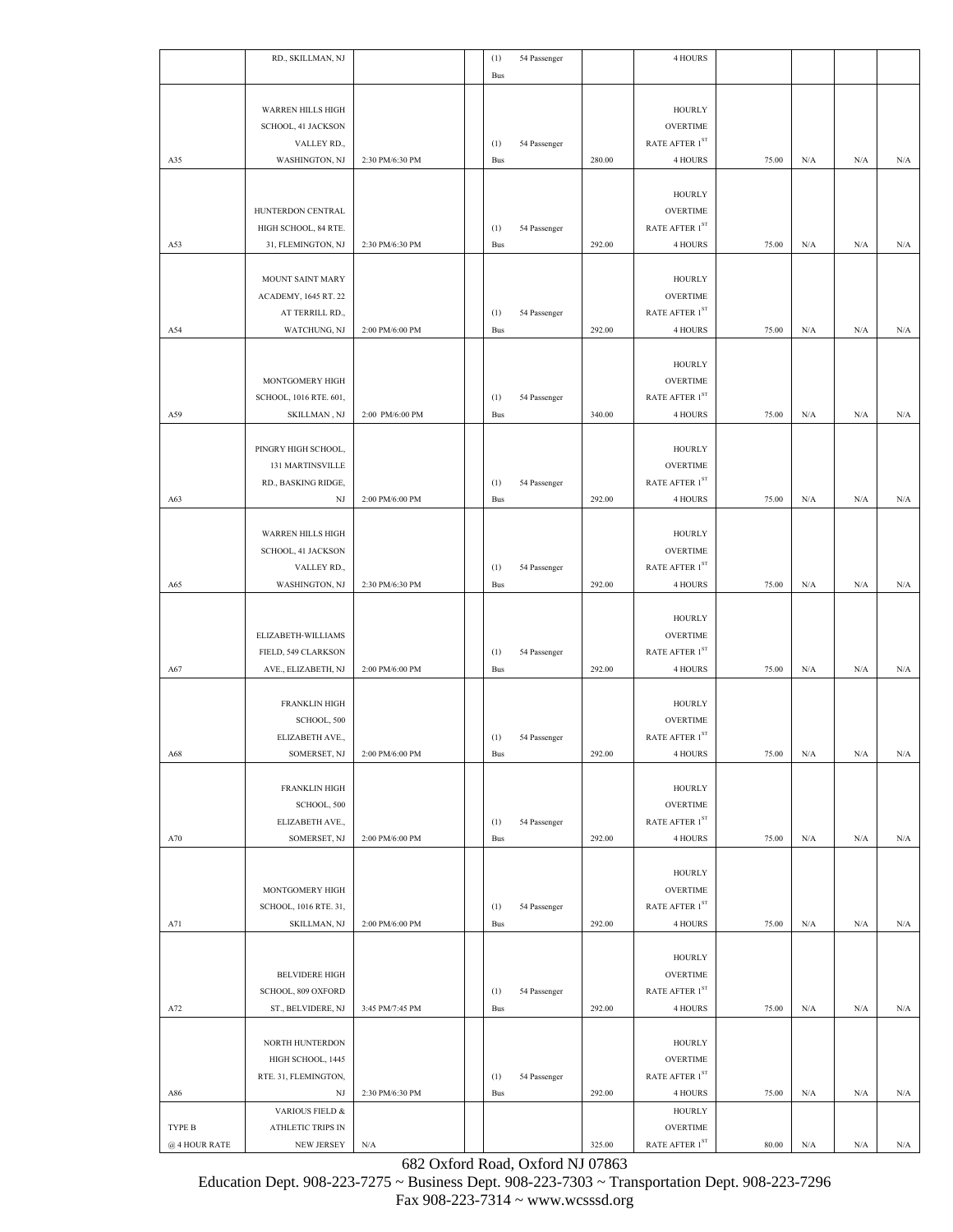|               |                       |     | (1)        | 54 Passenger |        | 4 HOURS         |       |     |     |     |
|---------------|-----------------------|-----|------------|--------------|--------|-----------------|-------|-----|-----|-----|
|               |                       |     | <b>Bus</b> |              |        |                 |       |     |     |     |
|               |                       |     |            |              |        |                 |       |     |     |     |
|               | VARIOUS FIELD &       |     |            |              |        | <b>HOURLY</b>   |       |     |     |     |
|               | ATHLETIC TRIPS        |     |            |              |        | <b>OVERTIME</b> |       |     |     |     |
| TYPE C        | <b>OUTSIDE OF NEW</b> |     | (1)        | 54 Passenger |        | RATE AFTER 1ST  |       |     |     |     |
| @ 4 HOUR RATE | <b>JERSEY</b>         | N/A | <b>Bus</b> |              | 350.00 | 4 HOURS         | 80.00 | N/A | N/A | N/A |

## 16. RESOLVED, to approve a school related activities transportation contract with Snyder Bus Service, Inc., Washington Terminal for the 2015-2016 School Year as follows:

| Multi-Contract #: SNYF1                   |                                 |                  |            |                                                  |            |                  |                 |           |      |      |
|-------------------------------------------|---------------------------------|------------------|------------|--------------------------------------------------|------------|------------------|-----------------|-----------|------|------|
| Bid # OUOTES Rt. #                        |                                 |                  |            |                                                  |            |                  |                 |           |      |      |
| Renewal #:                                |                                 |                  |            | Contract Period: October 9, 2015 to June 1, 2016 |            |                  |                 |           |      |      |
| Contractor Name: Snyder Bus Service, Inc. |                                 |                  |            | Estimated Contract Amount: \$5,535.00            |            |                  |                 |           |      |      |
| Terminal Location: Washington             |                                 |                  |            |                                                  |            |                  |                 |           |      |      |
| Contractor Code:                          |                                 |                  |            |                                                  |            |                  |                 |           |      |      |
| 1598                                      |                                 |                  |            |                                                  |            |                  |                 |           |      |      |
|                                           |                                 |                  |            |                                                  | Basis of   |                  |                 |           | Aide | Aide |
|                                           |                                 |                  |            |                                                  | the Bid    |                  |                 |           | Cost | Cost |
|                                           |                                 |                  |            | Basis of the Bid                                 | Cost Per   | Basis of the     | Basis of the    | Aide      | Per  | Per  |
| Identification #                          | Destination                     | Departure/Return |            | Per Bus                                          | <b>Bus</b> | Adjustment       | Adjustment Cost | Cost      | Hour | Trip |
|                                           | CAMP BERNIE, 327                |                  |            |                                                  |            |                  |                 |           |      |      |
|                                           | TURKEY TOP RD., PORT            |                  | (1)        | 54 Passenger                                     |            | <b>INC/DEC</b>   |                 |           |      |      |
| QGRN15                                    | MURRAY, NJ                      | 8:45 AM/2:15 PM  | Bus        |                                                  | 175.00     | <b>PROVISION</b> | 1.00            | N/A       | N/A  | N/A  |
|                                           | COLLEGE OF EWING,               |                  | (1)        | 54 Passenger                                     |            | <b>INC/DEC</b>   |                 |           |      |      |
| QGRN17                                    | TRENTON, NJ                     | 7:30 AM/2:30 PM  | <b>Bus</b> |                                                  | 450.00     | <b>PROVISION</b> | 1.00            | N/A       | N/A  | N/A  |
|                                           | <b>SIX FLAGS GREAT</b>          |                  |            |                                                  |            |                  |                 |           |      |      |
|                                           | ADVENTURE,                      |                  | (1)        | 54 Passenger                                     |            | <b>INC/DEC</b>   |                 |           |      |      |
| QGRN24                                    | JACKSON, NJ                     | 7:00 AM/7:30 PM  | <b>Bus</b> |                                                  | 600.00     | <b>PROVISION</b> | .50             | N/A       | N/A  | N/A  |
|                                           | DONALDSON FARM,                 |                  | (1)        | 54 Passenger                                     |            | <b>INC/DEC</b>   |                 |           |      |      |
| QWB01                                     | HACKETTSTOWN, NJ                | 8:45 AM/1:00 PM  | Bus        |                                                  | 200.00     | <b>PROVISION</b> | 1.00            | $\rm N/A$ | N/A  | N/A  |
|                                           | DA VINCI SCIENCE                |                  |            |                                                  |            |                  |                 |           |      |      |
|                                           | CENTER, ALLENTOWN,              |                  | (1)        | 54 Passenger                                     |            | <b>INC/DEC</b>   |                 |           |      |      |
| QWB02                                     | PA                              | 8:30 AM/2:30 PM  | Bus        |                                                  | 295.00     | <b>PROVISION</b> | 1.00            | $\rm N/A$ | N/A  | N/A  |
|                                           | LEHIGH VALLEY ZOO,              |                  | (1)        | 54 Passenger                                     |            | <b>INC/DEC</b>   |                 |           |      |      |
| QWB03                                     | SCHNECKSVILLE, PA               | 8:45 AM/2:30 PM  | Bus        |                                                  | 275.00     | <b>PROVISION</b> | .50             | $\rm N/A$ | N/A  | N/A  |
|                                           | PARKLAND HIGH                   |                  |            |                                                  |            |                  |                 |           |      |      |
|                                           | SCHOOL, ALLENTOWN,              |                  | (1)        | 54 Passenger                                     |            | <b>INC/DEC</b>   |                 |           |      |      |
| QPOH3                                     | PA                              | 8:45 AM/2:30 PM  | Bus        |                                                  | 300.00     | <b>PROVISION</b> | 1.00            | N/A       | N/A  | N/A  |
|                                           | 205 W. 46 <sup>TH</sup> STREET, |                  | (1)        | 54 Passenger                                     |            | <b>INC/DEC</b>   |                 |           |      |      |
| QPOH4                                     | NEW YORK, NY 10036              | 7:30 AM/7:30 PM  | <b>Bus</b> |                                                  | 720.00     | <b>PROVISION</b> | 1.00            | N/A       | N/A  | N/A  |
|                                           | BRONX ZOO, BRONX,               |                  | (1)        | 54 Passenger                                     |            | <b>INC/DEC</b>   |                 |           |      |      |
| OPOH5                                     | NY                              | 8:30 AM/4:30 PM  | <b>Bus</b> |                                                  | 580.00     | <b>PROVISION</b> | 1.00            | N/A       | N/A  | N/A  |
|                                           | FRANKLIN INSTITUTE,             |                  | (1)        | 54 Passenger                                     |            | <b>INC/DEC</b>   |                 |           |      |      |
| QPOH6                                     | PHILADELPHIA, PA                | 8:30 AM/4:30 PM  | Bus        |                                                  | 480.00     | <b>PROVISION</b> | 1.00            | $\rm N/A$ | N/A  | N/A  |
|                                           | <b>JENKINSON'S</b>              |                  |            |                                                  |            |                  |                 |           |      |      |
|                                           | AQUARIUM, PT.                   |                  | (1)        | 54 Passenger                                     |            | <b>INC/DEC</b>   |                 |           |      |      |
| QPOH8                                     | PLEASANT, NJ                    | 8:45 AM/1:00 PM  | Bus        |                                                  | 515.00     | <b>PROVISION</b> | 1.00            | N/A       | N/A  | N/A  |

### 17. RESOLVED, to approve a school related activities transportation contract with B&K Dalrymple, Phillipsburg Terminal for the 2014-2015 School Year as follows:

| Multi-Contract #: BKD01 |                                                                                                                                                |  |
|-------------------------|------------------------------------------------------------------------------------------------------------------------------------------------|--|
| Bid # OUOTES Rt. #      |                                                                                                                                                |  |
| Renewal #:              | Contract Period: September 24, 2015 to January 19, 2016                                                                                        |  |
|                         | 682 Oxford Road, Oxford NJ 07863<br>Education Dept. $908-223-7275 \sim$ Business Dept. $908-223-7303 \sim$ Transportation Dept. $908-223-7296$ |  |

Fax 908-223-7314 ~ www.wcsssd.org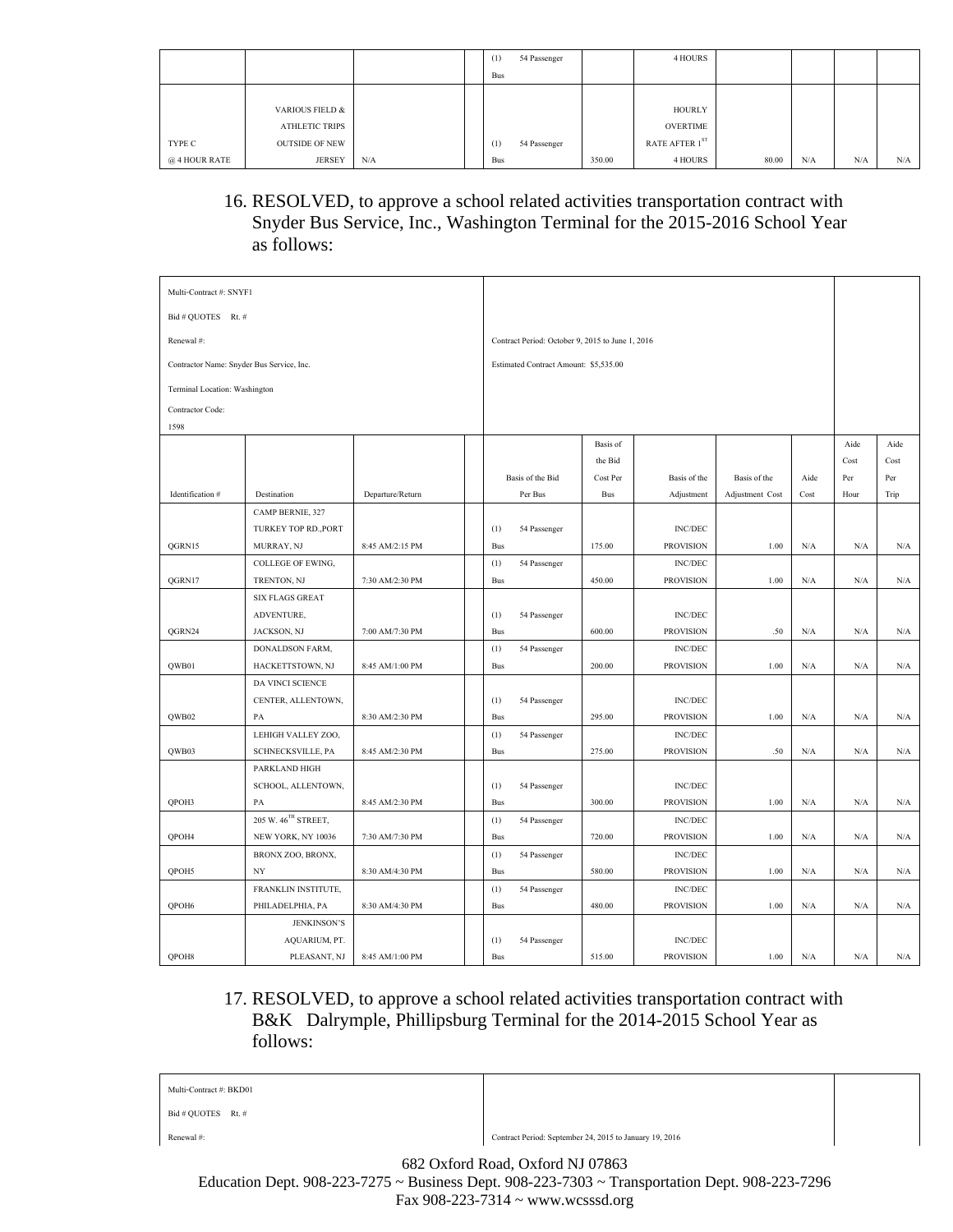| Contractor Name: B&K Dalrymple  |                                |                  | Estimated Contract Amount: \$2,708.50 |                  |            |                  |                 |      |      |      |
|---------------------------------|--------------------------------|------------------|---------------------------------------|------------------|------------|------------------|-----------------|------|------|------|
| Terminal Location: Phillipsburg |                                |                  |                                       |                  |            |                  |                 |      |      |      |
| Contractor Code:                |                                |                  |                                       |                  |            |                  |                 |      |      |      |
| 1178                            |                                |                  |                                       |                  |            |                  |                 |      |      |      |
|                                 |                                |                  |                                       |                  | Basis of   |                  |                 |      | Aide | Aide |
|                                 |                                |                  |                                       |                  | the Bid    |                  |                 |      | Cost | Cost |
|                                 |                                |                  |                                       | Basis of the Bid | Cost Per   | Basis of the     | Basis of the    | Aide | Per  | Per  |
| Identification #                | Destination                    | Departure/Return |                                       | Per Bus          | <b>Bus</b> | Adjustment       | Adjustment Cost | Cost | Hour | Trip |
|                                 | CLINTON TWP. MIDDLE            |                  | (1)                                   | 54 Passenger     |            | <b>INC/DEC</b>   |                 |      |      |      |
| QBLM2                           | SCHOOL, CLINTON, NJ            | 11:30 AM/2:00 PM |                                       | Bus              | 160.00     | <b>PROVISION</b> | .75             | N/A  | N/A  | N/A  |
|                                 |                                |                  |                                       |                  |            |                  |                 |      |      |      |
|                                 | <b>WEST PORTAL</b>             |                  |                                       |                  |            |                  |                 |      |      |      |
|                                 | PUMPKIN PATCH,                 |                  | (1)                                   | 54 Passenger     |            | <b>INC/DEC</b>   |                 |      |      |      |
| QSPJ2                           | ASBURY, NJ                     | 8:30 AM/11:00 AM |                                       | Bus              | 163.50     | <b>PROVISION</b> | 1.00            | N/A  | N/A  | N/A  |
|                                 |                                |                  |                                       |                  |            | $\text{INC/DEC}$ |                 |      |      |      |
|                                 | COLLEGE OF EWING,              |                  | (1)                                   | 54 Passenger     |            | <b>PROVISION</b> |                 |      |      |      |
| QGRN16                          | TRENTON, NJ                    | 7:30 AM/2:30 PM  | <b>Bus</b>                            |                  | 420.00     |                  | 1.50            | N/A  | N/A  | N/A  |
|                                 |                                |                  |                                       |                  |            |                  |                 |      |      |      |
|                                 | <b>SHAWNEE MTN. SKI</b>        |                  |                                       |                  |            |                  |                 |      |      |      |
|                                 | AREA, 401 HOLLOW               |                  |                                       |                  |            | $\text{INC/DEC}$ |                 |      |      |      |
|                                 | ROAD, EAST                     |                  | (1)                                   | 54 Passenger     |            | <b>PROVISION</b> |                 |      |      |      |
| QGRN19                          | STROUDSBURG, PA                | 2:15 PM/9:00 PM  | Bus                                   |                  | 350.00     |                  | $.80\,$         | N/A  | N/A  | N/A  |
|                                 |                                |                  |                                       |                  |            |                  |                 |      |      |      |
|                                 | <b>SHAWNEE MTN. SKI</b>        |                  |                                       |                  |            | $\rm INC/DEC$    |                 |      |      |      |
|                                 | AREA, 401 HOLLOW<br>ROAD, EAST |                  | (1)                                   | 54 Passenger     |            | <b>PROVISION</b> |                 |      |      |      |
| QGRN20                          | STROUDSBURG, PA                | 2:15 PM/9:00 PM  | <b>Bus</b>                            |                  | 350.00     |                  | $.80\,$         | N/A  | N/A  | N/A  |
|                                 |                                |                  |                                       |                  |            |                  |                 |      |      |      |
|                                 | <b>SHAWNEE MTN. SKI</b>        |                  |                                       |                  |            |                  |                 |      |      |      |
|                                 | AREA, 401 HOLLOW               |                  |                                       |                  |            | $\text{INC/DEC}$ |                 |      |      |      |
|                                 | ROAD, EAST                     |                  | (1)                                   | 54 Passenger     |            | <b>PROVISION</b> |                 |      |      |      |
| QGRN21                          | STROUDSBURG, PA                | 2:15 PM/9:00 PM  | Bus                                   |                  | 350.00     |                  | $.80\,$         | N/A  | N/A  | N/A  |
|                                 |                                |                  |                                       |                  |            |                  |                 |      |      |      |
|                                 | SHAWNEE MTN. SKI               |                  |                                       |                  |            |                  |                 |      |      |      |
|                                 | AREA, 401 HOLLOW               |                  |                                       |                  |            | <b>INC/DEC</b>   |                 |      |      |      |
|                                 | ROAD, EAST                     |                  | (1)                                   | 54 Passenger     |            | <b>PROVISION</b> |                 |      |      |      |
| QGRN22                          | STROUDSBURG, PA                | 2:15 PM/9:00 PM  | <b>Bus</b>                            |                  | 350.00     |                  | .80             | N/A  | N/A  | N/A  |
|                                 |                                |                  |                                       |                  |            |                  |                 |      |      |      |
|                                 | CAMP BERNIE, LONG              |                  | (1)                                   | 54 Passenger     |            | <b>INC/DEC</b>   |                 |      |      |      |
| QBLM1                           | VALLEY, NJ                     | 9:15 AM/1:00 PM  | <b>Bus</b>                            |                  | 215.00     | <b>PROVISION</b> | 2.00            | N/A  | N/A  | N/A  |

#### 18. RESOLVED, to approve transportation contract with Stocker Bus Co., Inc., Swartswood Terminal for the 2015-2016 School Year as follows:

|                                        | Multi-Contract #: Q1525     |        |         |                         |                                    |                |           |           |             |             |           |                       |                |
|----------------------------------------|-----------------------------|--------|---------|-------------------------|------------------------------------|----------------|-----------|-----------|-------------|-------------|-----------|-----------------------|----------------|
| Bid #: OUOTE                           |                             |        |         | <b>CONTRACT PERIOD:</b> |                                    |                |           |           |             |             |           |                       |                |
| Renewal #:                             |                             |        |         |                         | September 24, 2015 to May 19, 2016 |                |           |           |             |             |           |                       |                |
| Contractor Name: Stocker Bus Co., Inc. |                             |        |         |                         | Contract Amount: \$1,755.00        |                |           |           |             |             |           |                       |                |
| Terminal Location: Swartswood          |                             |        |         |                         |                                    |                |           |           |             |             |           |                       |                |
| Code: 0438                             |                             |        |         |                         |                                    |                |           |           |             |             |           |                       |                |
|                                        |                             | School | Arrival | Departure               | Per Diem                           | # of           | Per Annum | Per Diem  | Cost Rep. # | $#$ of Days | Inc/Dec   | Per Diem              | Annual         |
| Route #                                | Time<br>Destination<br>Type |        |         |                         | Cost                               | Days           | Cost      | Aide Cost | of Aides    | For Aide    | Provision | <b>Contract Total</b> | Contract Total |
| Q1525                                  | HILLS HOUSE, 702 MOORE      |        | 8:45    | 12:00 PM                | 195.00                             | $\overline{9}$ |           |           | $\theta$    | $\theta$    | .50       | 195.00                | \$1,75500      |
| ST., HACKETTSTOWN, NJ<br>AM            |                             |        |         |                         |                                    |                |           |           |             |             |           |                       |                |

19. RESOLVED, to approve transportation contract with Stocker Bus Co., Inc., Swartswood Terminal for the 2015-2016 School Year as follows: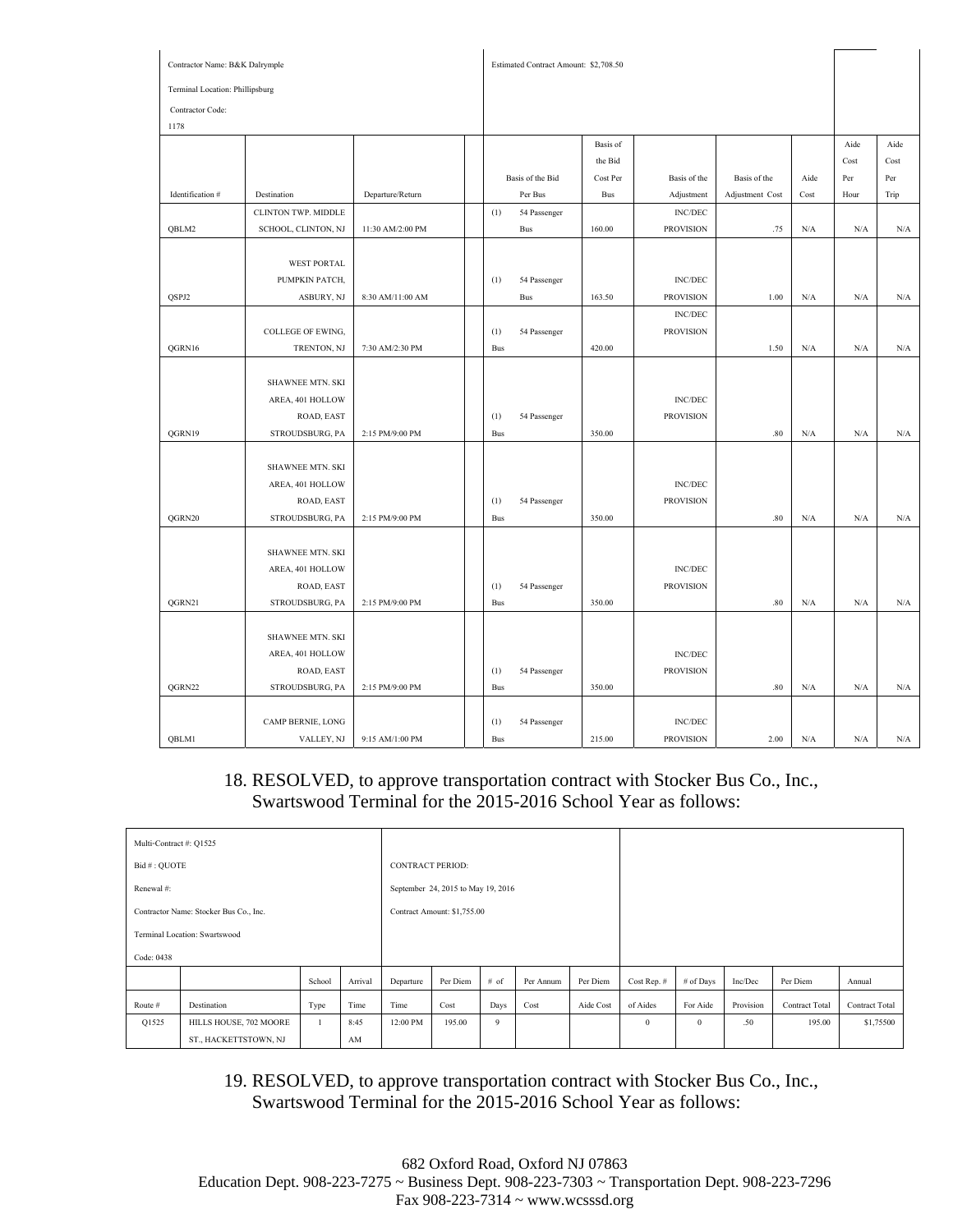| Multi-Contract #: Q1526 |                                        |                |           |                         |                                     |           |          |             |           |          |           |                       |                |  |
|-------------------------|----------------------------------------|----------------|-----------|-------------------------|-------------------------------------|-----------|----------|-------------|-----------|----------|-----------|-----------------------|----------------|--|
| Bid #: QUOTE            |                                        |                |           | <b>CONTRACT PERIOD:</b> |                                     |           |          |             |           |          |           |                       |                |  |
| Renewal #:              |                                        |                |           |                         | September 16, 2015 to June 22, 2016 |           |          |             |           |          |           |                       |                |  |
|                         | Contractor Name: Stocker Bus Co., Inc. |                |           |                         | Contract Amount: \$14,580.00        |           |          |             |           |          |           |                       |                |  |
|                         | Terminal Location: Swartswood          |                |           |                         |                                     |           |          |             |           |          |           |                       |                |  |
| Code: 0438              |                                        |                |           |                         |                                     |           |          |             |           |          |           |                       |                |  |
|                         |                                        | Arrival        | Departure | Per Diem                | # of                                | Per Annum | Per Diem | Cost Rep. # | # of Days | Inc/Dec  | Per Diem  | Annual                |                |  |
| Route #                 | Destination                            | Type           | Time      | Time                    | Cost                                | Days      | Cost     | Aide Cost   | of Aides  | For Aide | Provision | <b>Contract Total</b> | Contract Total |  |
| Q1526                   | CENTENARY COLLEGE,                     | $\overline{1}$ | 11:30     | 2:00 PM                 | 90.00                               | 162       |          |             | $\theta$  | $\theta$ | 1.95      | 90.00                 | \$14,580.00    |  |
|                         | 700 MOORE ST.,                         |                | AM        |                         |                                     |           |          |             |           |          |           |                       |                |  |
|                         | HACKETTSTOWN,                          |                |           |                         |                                     |           |          |             |           |          |           |                       |                |  |
|                         | NJ/TRINITY CHURCH,                     |                |           |                         |                                     |           |          |             |           |          |           |                       |                |  |
|                         | HACKETTSTOWN, NJ                       |                |           |                         |                                     |           |          |             |           |          |           |                       |                |  |

# 20. RESOLVED, to approve a school related activities transportation contract with First Student, Inc., Hampton Terminal for the 2015-2016 School Year as follows:

| Multi-Contract #: FSHF1              |                       |                  |            |                                                   |            |                                    |                 |           |           |                                                 |  |
|--------------------------------------|-----------------------|------------------|------------|---------------------------------------------------|------------|------------------------------------|-----------------|-----------|-----------|-------------------------------------------------|--|
| Bid # QUOTES Rt. #                   |                       |                  |            |                                                   |            |                                    |                 |           |           |                                                 |  |
| Renewal#:                            |                       |                  |            | Contract Period: October 20, 2015 to May 26, 2016 |            |                                    |                 |           |           |                                                 |  |
| Contractor Name: First Student, Inc. |                       |                  |            | Estimated Contract Amount: \$1,361.00             |            |                                    |                 |           |           |                                                 |  |
| Terminal Location: Hampton           |                       |                  |            |                                                   |            |                                    |                 |           |           |                                                 |  |
| Contractor Code:                     |                       |                  |            |                                                   |            |                                    |                 |           |           |                                                 |  |
| 1428                                 |                       |                  |            |                                                   |            |                                    |                 |           |           |                                                 |  |
|                                      |                       |                  |            |                                                   | Basis of   |                                    |                 |           | Aide      | Aide                                            |  |
|                                      |                       |                  |            |                                                   | the Bid    |                                    |                 |           | Cost      | Cost                                            |  |
|                                      |                       |                  |            | Basis of the Bid                                  | Cost Per   | Basis of the                       | Basis of the    | Aide      | Per       | $\ensuremath{\mathop{\text{\rm Per}}\nolimits}$ |  |
| Identification #                     | Destination           | Departure/Return |            | Per Bus                                           | <b>Bus</b> | Adjustment                         | Adjustment Cost | Cost      | Hour      | Trip                                            |  |
|                                      | PHILLIPSBURG HIGH     |                  |            |                                                   |            |                                    |                 |           |           |                                                 |  |
|                                      | SCHOOL,               |                  | (2)        | 54 Passenger                                      |            | $\text{INC/DEC}$                   |                 |           |           |                                                 |  |
| QGRN23                               | PHILLIPSBURG, NJ      | 9:00 AM/1:30 PM  |            | <b>Bus</b>                                        | 198.00     | <b>PROVISION</b>                   | .95             | N/A       | N/A       | N/A                                             |  |
|                                      | <b>DELAWARE WATER</b> |                  |            |                                                   |            |                                    |                 |           |           |                                                 |  |
|                                      | <b>GAP RECREATION</b> |                  | (1)        | 54 Passenger                                      |            | <b>INC/DEC</b>                     |                 |           |           |                                                 |  |
| QPOH1                                | AREA                  | 9:15 AM/2:15 PM  |            | <b>Bus</b>                                        | 249.00     | <b>PROVISION</b>                   | 1.95            | N/A       | N/A       | N/A                                             |  |
|                                      |                       |                  |            |                                                   |            |                                    |                 |           |           |                                                 |  |
|                                      |                       |                  |            |                                                   |            |                                    |                 |           |           |                                                 |  |
|                                      | <b>ZOELLNER ARTS</b>  |                  |            |                                                   |            | <b>INC/DEC</b>                     |                 |           |           |                                                 |  |
|                                      | CENTER, BETHLEHEM,    |                  | (1)        | 54 Passenger                                      |            | <b>PROVISION</b>                   |                 |           |           |                                                 |  |
| OPOH <sub>2</sub>                    | PA                    | 8:45 AM/12:00 PM | Bus        |                                                   | 179.00     |                                    | 1.95            | N/A       | N/A       | N/A                                             |  |
|                                      |                       |                  |            |                                                   |            |                                    |                 |           |           |                                                 |  |
|                                      | MILLER SYMPHONY       |                  |            |                                                   |            | <b>INC/DEC</b>                     |                 |           |           |                                                 |  |
|                                      | HALL, ALLENTOWN,      |                  | (1)        | 54 Passenger                                      |            | <b>PROVISION</b>                   |                 |           |           |                                                 |  |
| QSPJ3                                | PA                    | 9:15 AM/1:00 PM  | <b>Bus</b> |                                                   | 220.00     |                                    | 2.95            | N/A       | N/A       | N/A                                             |  |
|                                      |                       |                  |            |                                                   |            |                                    |                 |           |           |                                                 |  |
|                                      | PARKLAND HIGH         |                  |            |                                                   |            | <b>INC/DEC</b><br><b>PROVISION</b> |                 |           |           |                                                 |  |
| QSPJ4                                | SCHOOL, ALLENTOWN,    |                  | (1)        | 54 Passenger                                      | 220.00     |                                    | 2.95            | $\rm N/A$ | $\rm N/A$ |                                                 |  |
|                                      | PA                    | 8:45 AM/1:00 PM  | Bus        |                                                   |            |                                    |                 |           |           | N/A                                             |  |
|                                      | <b>QUIET VALLEY</b>   |                  | (1)        | 54 Passenger                                      |            | <b>INC/DEC</b>                     |                 |           |           |                                                 |  |
|                                      | HISTORICAL LIVING     |                  | Bus        |                                                   |            | <b>PROVISION</b>                   |                 |           |           |                                                 |  |
|                                      | FARM, STROUDSBURG,    |                  | (1)        | 54 Passenger                                      |            |                                    |                 |           |           |                                                 |  |
| QSPJ6                                | PA                    | 8:30 AM/2:00 PM  | <b>Bus</b> |                                                   | 295.00     |                                    | 2.95            | N/A       | N/A       | N/A                                             |  |

21. RESOLVED, to approve a school related activities transportation contract with B&K Dalrymple, Phillipsburg Terminal for the 2015-2016 School Year as follows:

682 Oxford Road, Oxford NJ 07863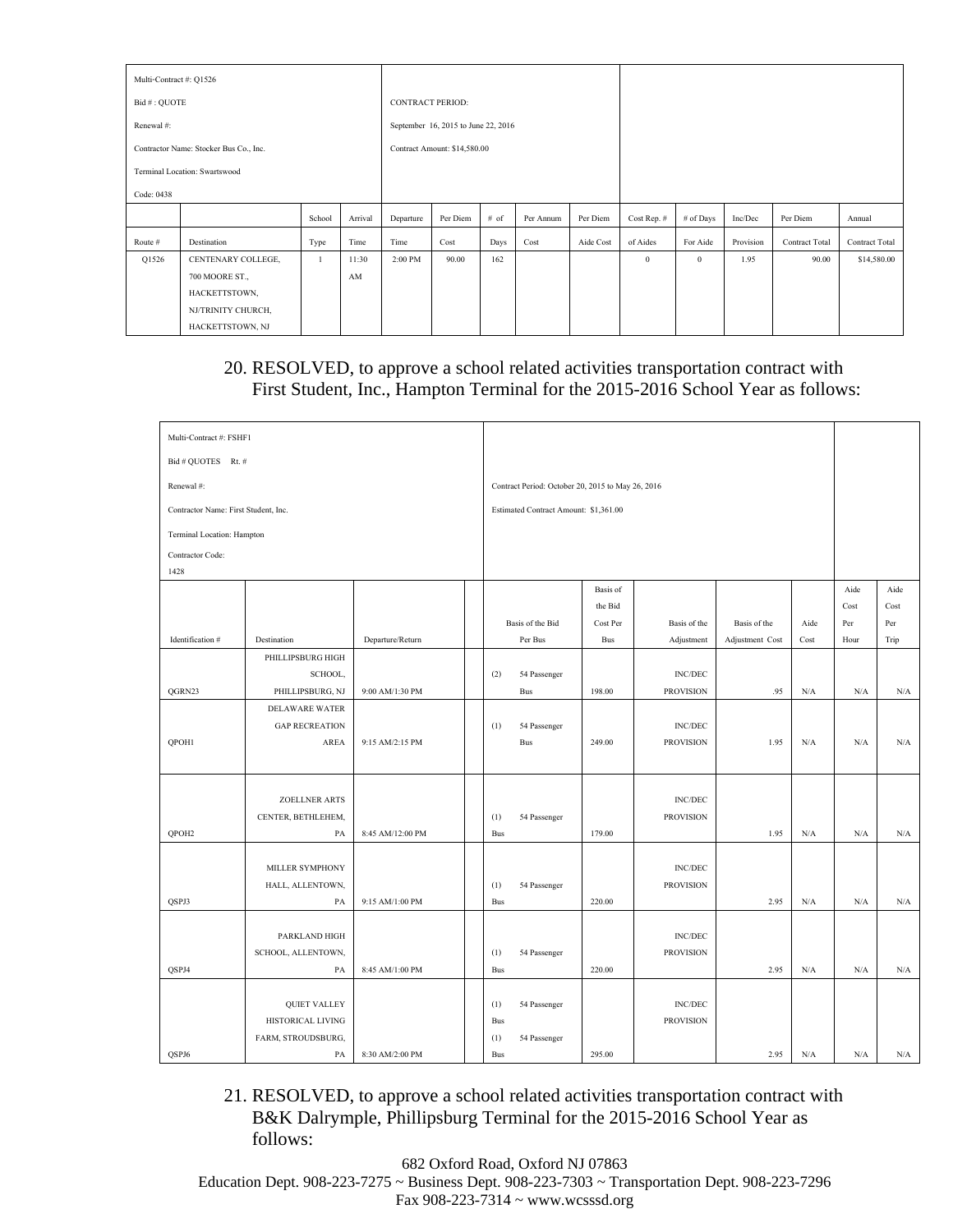| Multi-Contract #: BKGR2              |                     |                  |  |                                                   |            |                  |                 |             |      |      |
|--------------------------------------|---------------------|------------------|--|---------------------------------------------------|------------|------------------|-----------------|-------------|------|------|
| Bid # QUOTES<br>Rt. #                |                     |                  |  |                                                   |            |                  |                 |             |      |      |
| Renewal #:                           |                     |                  |  | Contract Period: October 14, 2014 to May 28, 2015 |            |                  |                 |             |      |      |
| Contractor Name: B&K Dalrymple, Inc. |                     |                  |  | Estimated Contract Amount: \$3,210.00             |            |                  |                 |             |      |      |
| Terminal Location: Phillipsburg      |                     |                  |  |                                                   |            |                  |                 |             |      |      |
| Contractor Code:                     |                     |                  |  |                                                   |            |                  |                 |             |      |      |
| 1178                                 |                     |                  |  |                                                   |            |                  |                 |             |      |      |
|                                      |                     |                  |  |                                                   | Basis of   |                  |                 |             | Aide | Aide |
|                                      |                     |                  |  |                                                   | the Bid    |                  |                 |             | Cost | Cost |
|                                      |                     |                  |  | Basis of the Bid                                  | Cost Per   | Basis of the     | Basis of the    | Aide        | Per  | Per  |
| Identification #                     | Destination         | Departure/Return |  | Per Bus                                           | <b>Bus</b> | Adjustment       | Adjustment Cost | Cost        | Hour | Trip |
|                                      | COLLEGE OF NJ, 2000 |                  |  |                                                   |            |                  |                 |             |      |      |
|                                      | PENNINGTON RD.,     |                  |  | (1)<br>54 Passenger                               |            | <b>INC/DEC</b>   |                 |             |      |      |
| QGRN3                                | EWING, NJ           | 7:30 AM/2:30 PM  |  | Bus                                               | 305.00     | <b>PROVISION</b> | 1.05            | ${\rm N/A}$ | N/A  | N/A  |

#### 22. RESOLVED, to approve a Joint Transportation Agreement with Delaware Valley Regional High School as the Lead Educational Authority and Host District in providing various Field and Athletic Trips for Warren County Special Services School District for the 2015-2016 School Year as follows:

|                   |            |                       | Host District: DELAWARE VALLEY REGIONAL HS                      |                       | COUNTY: HUNTERDON |                          |                     |                   |
|-------------------|------------|-----------------------|-----------------------------------------------------------------|-----------------------|-------------------|--------------------------|---------------------|-------------------|
|                   |            |                       | Joiner District: WARREN COUNTY SPECIAL SERVICES SCHOOL DISTRICT | <b>COUNTY: WARREN</b> |                   |                          |                     |                   |
|                   |            |                       |                                                                 |                       |                   |                          |                     |                   |
|                   |            |                       |                                                                 |                       |                   |                          |                     |                   |
|                   |            |                       |                                                                 |                       |                   |                          |                     |                   |
|                   |            |                       |                                                                 |                       |                   |                          |                     |                   |
|                   |            |                       |                                                                 |                       |                   |                          | Basis of            |                   |
| <b>Start Date</b> | End Date   | <b>Host Districts</b> |                                                                 | Contracted            |                   | Basis of the Bid         | the Bid<br>Cost Per |                   |
|                   |            | Identification #      | Destination                                                     | Vehicle               | Code              | $\mbox{Per } \mbox{Bus}$ | <b>Bus</b>          | Aide Cost         |
|                   |            |                       |                                                                 |                       |                   |                          |                     |                   |
|                   | 09/04/2015 | A1                    | DELAWARE VALLEY REGIONAL HS, NJ                                 | $_{\rm NO}$           |                   | 4 HOURS                  | 270.00              | $_{\rm NA}$       |
|                   |            |                       |                                                                 |                       |                   |                          |                     |                   |
|                   | 9/05/2015  | A4                    | BELVIDERE HIGH SCHOOL                                           | NO                    |                   | 4 HOURS                  | 228.00              | NA                |
|                   |            |                       |                                                                 |                       |                   |                          |                     |                   |
|                   | 09/12/2015 | A5                    | <b>RANDOLPH HS</b>                                              | $_{\rm NO}$           |                   | 4 HOURS                  | 228.00              | $_{\rm NA}$       |
|                   |            |                       |                                                                 |                       |                   |                          |                     |                   |
|                   | 09/08/2015 | A7                    | WARREN HILLS HIGH SCHOOL                                        | $_{\rm NO}$           |                   | 4 HOURS                  | 270.00              | $_{\rm NA}$       |
|                   |            |                       |                                                                 |                       |                   |                          |                     |                   |
|                   | 09/09/2015 | A9                    | WHITE OAK PARK                                                  | $_{\rm NO}$           |                   | 4 HOURS                  | 270.00              | $_{\rm NA}$       |
|                   |            |                       |                                                                 |                       |                   |                          |                     |                   |
|                   | 09/10/2015 |                       |                                                                 |                       |                   | 4 HOURS                  |                     | NA                |
|                   |            | A10                   | <b>COLONIAL PARK</b>                                            | NO                    |                   |                          | 270.00              | $_{\rm NA}$       |
|                   | 09/12/2015 | A13                   | RIDGE HIGH SCHOOL                                               | NO.                   |                   | 4 HOURS                  | 228.00              |                   |
|                   |            |                       |                                                                 |                       |                   |                          |                     |                   |
|                   | 09/12/2015 |                       |                                                                 | NO                    |                   | 4 HOURS                  | 228.00              |                   |
|                   |            | A14                   | PLEASANT VALLEY PARK                                            |                       |                   |                          |                     | NA<br>$_{\rm NA}$ |
|                   | 09/16/2015 | A19                   | WATCHUNG HILLS                                                  | $_{\rm NO}$           |                   | 4 HOURS                  | 270.00              |                   |
|                   |            |                       |                                                                 |                       |                   |                          |                     |                   |
|                   | 09/16/2015 | A20                   | FRANKLIN HIGH SCHOOL                                            | NO                    |                   | 4 HOURS                  | 285.00              | NA                |
|                   |            |                       |                                                                 |                       |                   |                          |                     |                   |
|                   | 09/16/2015 | A22                   | FRANKLIN HIGH SCHOOL                                            | NO                    |                   | 4 HOURS                  | 285.00              | NA                |

682 Oxford Road, Oxford NJ 07863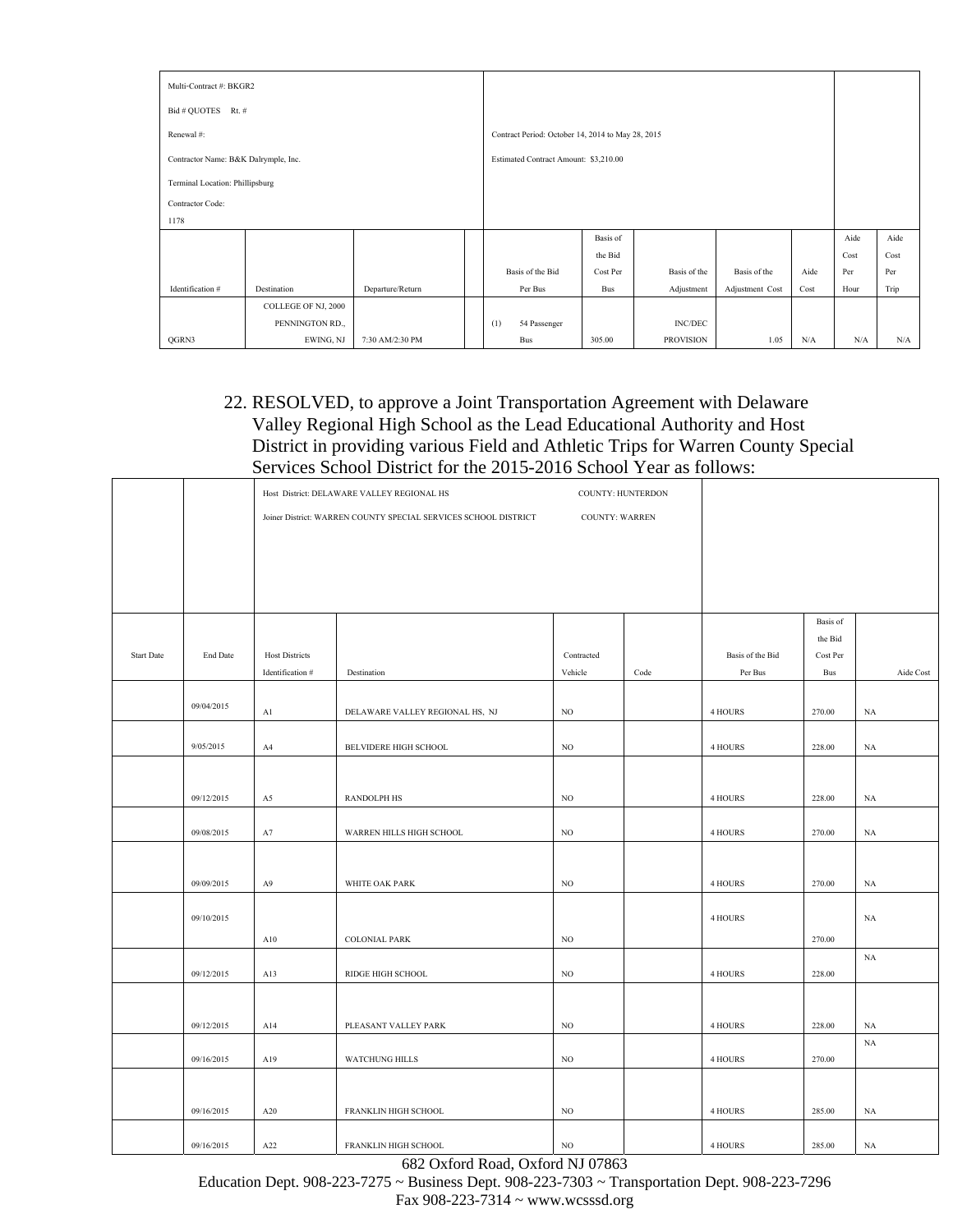| 09/17/2015 | A23 | GREEN KNOLL TENNIS COURTS        | NO          | 4 HOURS | 270.00 | NA          |
|------------|-----|----------------------------------|-------------|---------|--------|-------------|
|            |     |                                  |             |         |        | NA          |
| 09/19/2015 | A29 | <b>GREYSTONE PARK</b>            | NO          | 4 HOURS | 228.00 |             |
| 09/19/2015 | A30 | VERON TOWNSHIP HIGH SCHOOL       | $_{\rm NO}$ | 4 HOURS | 228.00 |             |
|            |     |                                  |             |         |        | NA          |
| 09/22/2015 | A33 | VOORHEES HIGH SCHOOL             | NO          | 4 HOURS | 270.00 | NA          |
|            |     |                                  |             |         |        |             |
| 09/24/2015 | A37 | MONTGOMERY HIGH SCHOOL           | $_{\rm NO}$ | 4 HOURS | 228.00 | NA          |
|            |     |                                  |             |         |        |             |
| 09/26/2015 | A39 | WATCHUNG HILLS REGIONAL HS       | $_{\rm NO}$ | 4 HOURS | 228.00 | NA          |
|            |     |                                  |             |         |        |             |
| 09/26/2015 | A40 | NORTH HUNTERDON HIGH SCHOOL      | $_{\rm NO}$ | 4 HOURS | 228.00 | NA          |
| 09/26/2015 | A41 | WATCHUNG HILLS REGIONAL HS       | NO          | 4 HOURS | 228.00 | NA          |
| 09/28/2015 | A42 | WATCHUNG HILLS REGIONAL HS       | NO          | 4 HOURS | 270.00 | NA          |
|            |     |                                  |             |         |        |             |
| 09/29/2015 | A43 | BRIDGEWATER-RARITAN REG HS       | $_{\rm NO}$ | 4 HOURS | 270.00 | NA          |
|            |     |                                  |             |         |        |             |
| 09/29/2015 | A45 | HUNTERDON CENTRAL REGIONAL       | $_{\rm NO}$ | 4 HOURS | 270.00 | NA          |
| 09/30/2015 | A46 | <b>NATIRAR PARK</b>              |             | 4 HOURS | 270.00 | NA          |
| 10/01/2015 | A47 | <b>WATCHUNG HILLS</b>            | NO          | 4 HOURS | 270.00 | NA          |
|            |     |                                  |             |         |        |             |
| 10/02/2015 | A49 | EAST END SCHOOL                  | NO          | 4 HOURS | 270.00 | NA          |
| 10/03/2015 | A50 | FRANKLIN HIGH SCHOOL             | NO          | 4 HOURS | 228.00 | NA          |
|            |     |                                  |             |         |        |             |
| 10/05/2015 | A51 | FRANKLIN HIGH SCHOOL             | NO          | 4 HOURS | 285.00 | NA          |
|            |     |                                  |             |         |        |             |
| 10/05/2015 | A52 | <b>GREEN KNOLL TENNIS COURTS</b> | $_{\rm NO}$ | 4 HOURS | 270.00 | $_{\rm NA}$ |
|            |     |                                  |             |         |        | NA          |
| 10/07/2015 | A56 | DEER PATH PARK                   | $_{\rm NO}$ | 4 HOURS | 270.00 |             |
|            |     |                                  |             |         |        |             |
| 10/08/2015 | A57 | NORTH HUNTERDON HIGH SCHOOL      | NO          | 4 HOURS | 270.00 | NA          |
| 10/08/2015 |     |                                  |             |         | 270.00 |             |
|            | A58 | NORTH HUNTERDON HIGH SCHOOL      | NO          | 4 HOURS |        | NA          |
| 10/11/2015 | A62 | HUNTERDON CENTRAL REGIONAL       | NO          | 4 HOURS | 228.00 | NA          |
|            |     |                                  |             |         |        |             |
| 10/17/2015 | A66 | ELIZABETH-WILLIAMS FIELD         | $_{\rm NO}$ | 4 HOURS | 228.00 | NA          |
|            |     |                                  |             |         |        |             |
| 10/24/2015 | A73 | HUNTERDON CENTRAL REGIONAL       | NO          | 4 HOURS | 228.00 | NA          |
| 10/26/2015 | A75 | HUNTERDON CENTRAL REGIONAL       | NO          | 4 HOURS | 270.00 | NA          |
|            |     |                                  |             |         |        |             |
| 10/27/2015 | A76 | WATCHUNG HILLS REGIONAL HS       | $_{\rm NO}$ | 4 HOURS | 270.00 | NA          |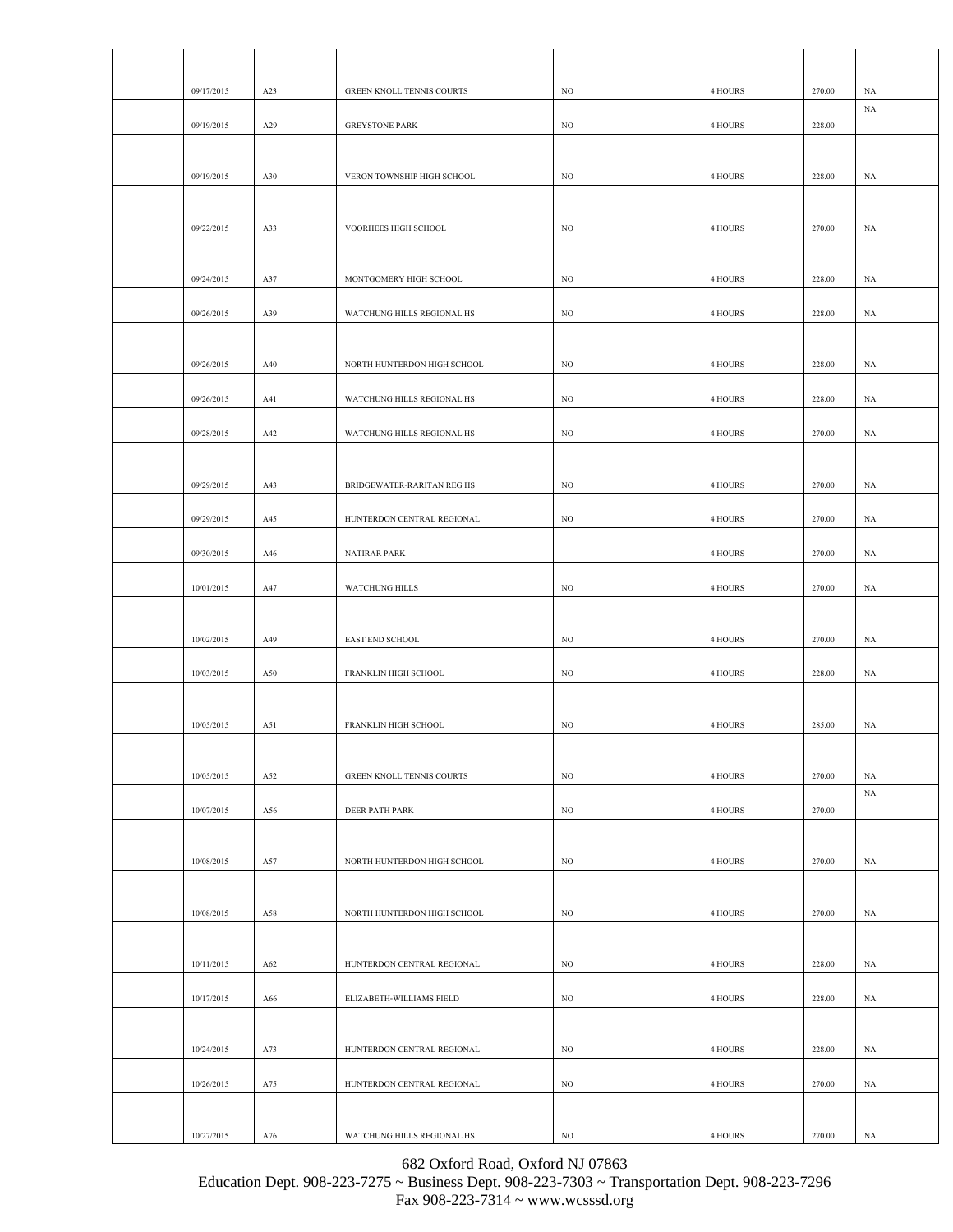|            | 10/27/2015 | A77        | WATCHUNG HILLS REGIONAL HS       | NO  | 4 HOURS                  | 270.00        | NA |
|------------|------------|------------|----------------------------------|-----|--------------------------|---------------|----|
|            |            |            |                                  |     |                          |               |    |
|            |            |            |                                  |     |                          |               |    |
|            | 10/29/2015 | A78        | NORTH HUNTERDON HIGH SCHOOL      | NO  | 4 HOURS                  | 270.00        | NA |
|            |            |            |                                  |     |                          |               |    |
|            | 10/31/2015 | A81        | VOORHEES HIGH SCHOOL             | NO. | 4 HOURS                  | 228.00        | NA |
|            |            |            |                                  |     |                          |               |    |
|            | 11/7/2015  | A82        | <b>SCOTCH PLAINS</b>             | NO. | 4 HOURS                  | 228.00        | NA |
|            |            |            |                                  |     |                          |               |    |
|            |            |            |                                  |     |                          |               |    |
|            | 11/07/2015 | A83        | <b>SCOTCH PLAINS</b>             | NO. | 4 HOURS                  | 228.00        | NA |
|            |            |            |                                  |     |                          |               |    |
|            |            |            |                                  |     | 67.95/hour for the 1st 4 |               |    |
| 07/01/2015 | 6/30/2016  | <b>SST</b> | VARIOUS FIELD AND ATHLETIC TRIPS | NO. | hours                    | <b>VARIES</b> | NA |
|            |            |            |                                  |     | 39.80/hour after $1st$ 4 |               |    |
|            |            |            |                                  |     | hours billed in 1/4 hour |               |    |
|            |            |            |                                  |     | increments               |               |    |
|            |            |            |                                  |     | minimum 3 hour trip      | <b>VARIES</b> | NA |

23. RESOLVED, to approve a school related activities transportation contract with B&K Dalrymple, Phillipsburg Terminal for the 2015-2016 School Year as follows:

| Multi-Contract #: BKDP1              |                       |                  |     |                                                 |          |                  |                 |      |      |      |
|--------------------------------------|-----------------------|------------------|-----|-------------------------------------------------|----------|------------------|-----------------|------|------|------|
| Bid # QUOTES Rt. #                   |                       |                  |     |                                                 |          |                  |                 |      |      |      |
| Renewal #:                           |                       |                  |     | Contract Period: March 11, 2016 to May 20, 2016 |          |                  |                 |      |      |      |
| Contractor Name: B&K Dalrymple, Inc. |                       |                  |     | Estimated Contract Amount: \$300.00             |          |                  |                 |      |      |      |
| Terminal Location: Phillipsburg      |                       |                  |     |                                                 |          |                  |                 |      |      |      |
| Contractor Code:                     |                       |                  |     |                                                 |          |                  |                 |      |      |      |
| 1178                                 |                       |                  |     |                                                 |          |                  |                 |      |      |      |
|                                      |                       |                  |     |                                                 | Basis of |                  |                 |      | Aide | Aide |
|                                      |                       |                  |     |                                                 | the Bid  |                  |                 |      | Cost | Cost |
|                                      |                       |                  |     | Basis of the Bid                                | Cost Per | Basis of the     | Basis of the    | Aide | Per  | Per  |
| Identification #                     | Destination           | Departure/Return |     | Per Bus                                         | Bus      | Adjustment       | Adjustment Cost | Cost | Hour | Trip |
|                                      | <b>LEHIGH VALLEY</b>  |                  |     |                                                 |          |                  |                 |      |      |      |
|                                      | <b>GAME PRESERVE,</b> |                  | (1) | 54 Passenger                                    |          | <b>INC/DEC</b>   |                 |      |      |      |
| OPOH7                                | SCHNECKSVILLE, PA     | 9:00 AM/2:00 PM  |     | Bus                                             | 240.00   | <b>PROVISION</b> | 1.00            | N/A  | N/A  | N/A  |
|                                      | PHILLIPSBURG HIGH     |                  |     |                                                 |          |                  |                 |      |      |      |
|                                      | SCHOOL,               |                  | (1) | 54 Passenger                                    |          | <b>INC/DEC</b>   |                 |      |      |      |
| OPOH9                                | PHILLIPSBURG          | 12:00 PM         |     | Bus                                             | 60.00    | <b>PROVISION</b> | 1.00            | N/A  | N/A  | N/A  |

24. RESOLVED, to approve a school related activities transportation contract with Snyder Bus Service, Inc., Washington Terminal for the 2015-2016 School Year as follows:

| Multi-Contract #: SNYP1                   |             |                  |  |                                                       |            |              |                 |      |      |      |
|-------------------------------------------|-------------|------------------|--|-------------------------------------------------------|------------|--------------|-----------------|------|------|------|
| Bid # QUOTES<br>Rt. #                     |             |                  |  |                                                       |            |              |                 |      |      |      |
| Renewal #:                                |             |                  |  | Contract Period: January 7, 2016 to February 11, 2016 |            |              |                 |      |      |      |
| Contractor Name: Snyder Bus Service, Inc. |             |                  |  | Estimated Contract Amount: \$2,250.00                 |            |              |                 |      |      |      |
| Terminal Location: Washington             |             |                  |  |                                                       |            |              |                 |      |      |      |
| Contractor Code:                          |             |                  |  |                                                       |            |              |                 |      |      |      |
| 1598                                      |             |                  |  |                                                       |            |              |                 |      |      |      |
|                                           |             |                  |  |                                                       | Basis of   |              |                 |      | Aide | Aide |
|                                           |             |                  |  |                                                       | the Bid    |              |                 |      | Cost | Cost |
|                                           |             |                  |  | Basis of the Bid                                      | Cost Per   | Basis of the | Basis of the    | Aide | Per  | Per  |
| Identification #                          | Destination | Departure/Return |  | Per Bus                                               | <b>Bus</b> | Adjustment   | Adjustment Cost | Cost | Hour | Trip |